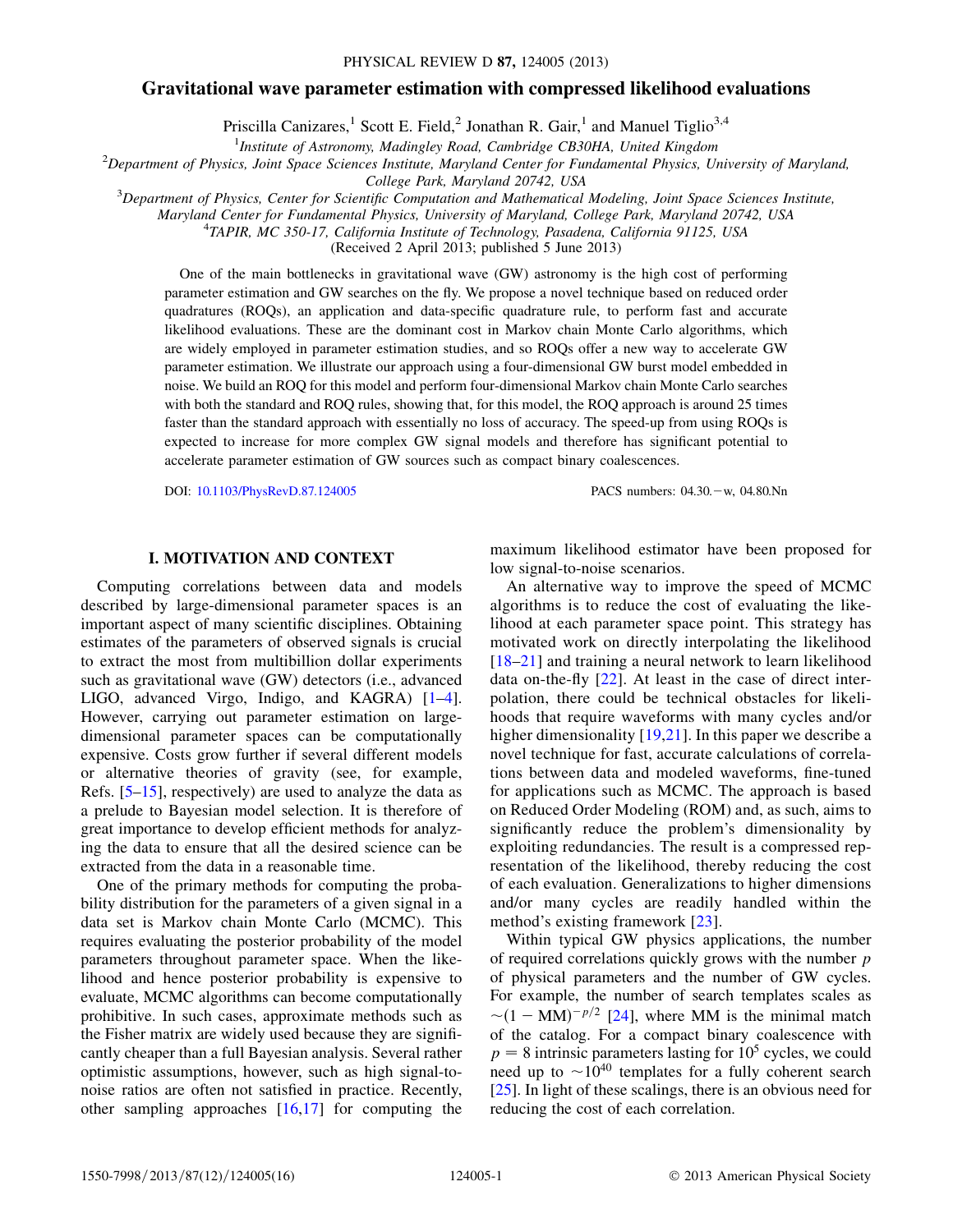Correlation costs typically scale with the length  $N$  of the data, which depends on both the observation time and sampling rate. Furthermore, standard fast converging numerical integration rules for smooth functions, such as Gaussian quadratures, lose their fast convergence in the presence of noisy (nonsmooth) data. In this paper we show how integrals with noisy data can be computed with a cost not set by the Nyquist sampling rate or observation time [\[26\]](#page-15-10) but rather the "information content" of the gravitational waveforms themselves. The integration converges fast, typically exponentially, with the number of sparse data samples m drawn from the full data set, even in the presence of noise. The overall likelihood cost is thereby reduced to  $m \ll N$ .

Our approach for speeding up correlation computations is based on a recently proposed reduced order quadrature (ROQ) for parametrized functions [\[23\]](#page-15-7). Reduced order quadratures combine dimensional reduction with the empirical interpolation method (EIM) [[27](#page-15-11),[28](#page-15-12)] to produce a nearly optimal quadrature rule for parametrized systems. To do so, it exploits smooth dependence with respect to parameter variation, when available, to achieve very fast convergence with the number of data samples. Even in the absence of noise, in many cases ROQs outperform the best known quadrature rule (Gaussian quadratures) for generic smooth functions [[23](#page-15-7)]. The key aspect of this apparent superoptimality is to leverage information about the space of functions in which we are interested.

In the context of GW parameter estimation, the use of ROQs can significantly improve the performance of existing numerical algorithms by reducing the computational cost of computing a waveform overlap (correlation) with the data. Here we illustrate this application of ROQs to GW parameter estimation using a simple model of a sine-Gaussian GW burst waveform. This model is chosen as a toy one to illustrate the method. Although such waveforms have been used in GW searches (see, for example, Ref. [\[29\]](#page-15-13)), the cost of their likelihood evaluations is not significant, so we are not suggesting that this application is one for which ROQs are required. However, we demonstrate that, even for such a simple model, the speed-up from ROQs is significant, and we expect that comparable or greater speed-ups will be possible for more complex GW signal models [\[23\]](#page-15-7).

This paper is organized as follows. In Sec. [II](#page-1-0) we present an overview of the proposed approach. In Secs. [III](#page-2-0), [IV,](#page-4-0) and [V](#page-6-0) we introduce the building blocks of the method, namely, reduced order modelling, the empirical interpolation method, and reduced order quadratures, as well as the GW burst model. Finally, in Sec. [VI](#page-9-0) we apply the ROQ approach to perform a MCMC search using the burst model, explicitly showing that ROQs can considerably speed up MCMC computations. Among the new aspects that we address compared to Ref. [\[23\]](#page-15-7) are how to deal with the arrival time of the GW signal and the application of the technique to noisy data. In [A](#page-13-0)ppendixes  $\overline{A}$  and  $\overline{B}$  $\overline{B}$  $\overline{B}$  we summarize the greedy approach for generating a reduced basis and the empirical interpolation method, respectively.

## II. METHODOLOGY

<span id="page-1-0"></span>In this paper we are interested in improving the performance of GW parameter estimation by using ROQs. We assume that the detected data stream is given by  $s(t) =$  $h(t; \lambda) + n(t)$ , where  $h(t; \lambda)$  is the GW signal that we want to characterize, which depends on a multidimensional set of source parameters  $\lambda$ , and  $n(t)$  is instrumental noise.

<span id="page-1-3"></span>In the context of Bayesian parameter estimation, the posterior probability distribution function provides complete information about the parameters of the signal:

$$
p(\boldsymbol{\lambda}|s) := Cp(\boldsymbol{\lambda})P(s|\boldsymbol{\lambda}).
$$
 (1)

Here  $p(\lambda)$  is the prior probability density, C is an overall normalization constant, and  $P(s|\lambda)$  is the likelihood that the true parameter values are given by a particular  $\lambda$ , or in other words, the likelihood that the signal is present in the data stream. For Gaussian, stationary noise, the likelihood is

$$
P(s|\lambda) \propto \exp\left(-\chi^2/2\right),\tag{2}
$$

<span id="page-1-2"></span>where

$$
\chi^2 := \langle n | n \rangle = \langle s(\cdot) - h(\cdot; \boldsymbol{\lambda}) | s(\cdot) - h(\cdot; \boldsymbol{\lambda}) \rangle \tag{3}
$$

<span id="page-1-1"></span>is the weighted norm of the noise realization  $n(t)$ , defined by the weighted inner product (see, e.g., Ref. [[25](#page-15-9)])

$$
\langle a|b\rangle = 4\Re \int_{f_{\min}}^{f_{\max}} \frac{\tilde{a}(f)\tilde{b}^*(f)}{\tilde{S}_n(f)} df, \tag{4}
$$

with  $*$  denoting complex conjugation and  $\tilde{S}_n(f)$  the power spectral density of the detector's noise. Owing to the form of  $\tilde{S}_n(f)$  in GW physics, the lower limit of integration in<br>Eq. (4) is sometimes replaced by  $f \to 0$ Eq. ([4\)](#page-1-1) is sometimes replaced by  $f_{\text{min}} > 0$ .

When dealing with high-dimensional problems, the process of mapping the likelihood (or the posterior) surface can become very expensive. MCMC algorithms are a useful technique for searching through such large spaces, by following a random walk in parameter space, with the probability of a sample being chosen at any point being proportional to the posterior probability. However, since a MCMC search depends on the number of sampling points, as well as the dimensionality of the problem, it can still be a very expensive algorithm and in many cases prohibitively so.

This paper proposes application and data-specific quadrature rules for scenarios such as GW parameter estimation, where correlations between noisy data and a family of functions have to be repeatedly evaluated. The quadrature rules employed here are a variation of the ROQ introduced in Ref. [[23](#page-15-7)] for the case  $n(t) = 0$ , and their construction follows several layers of dimensional reduction that are explained in the different sections of this paper, namely: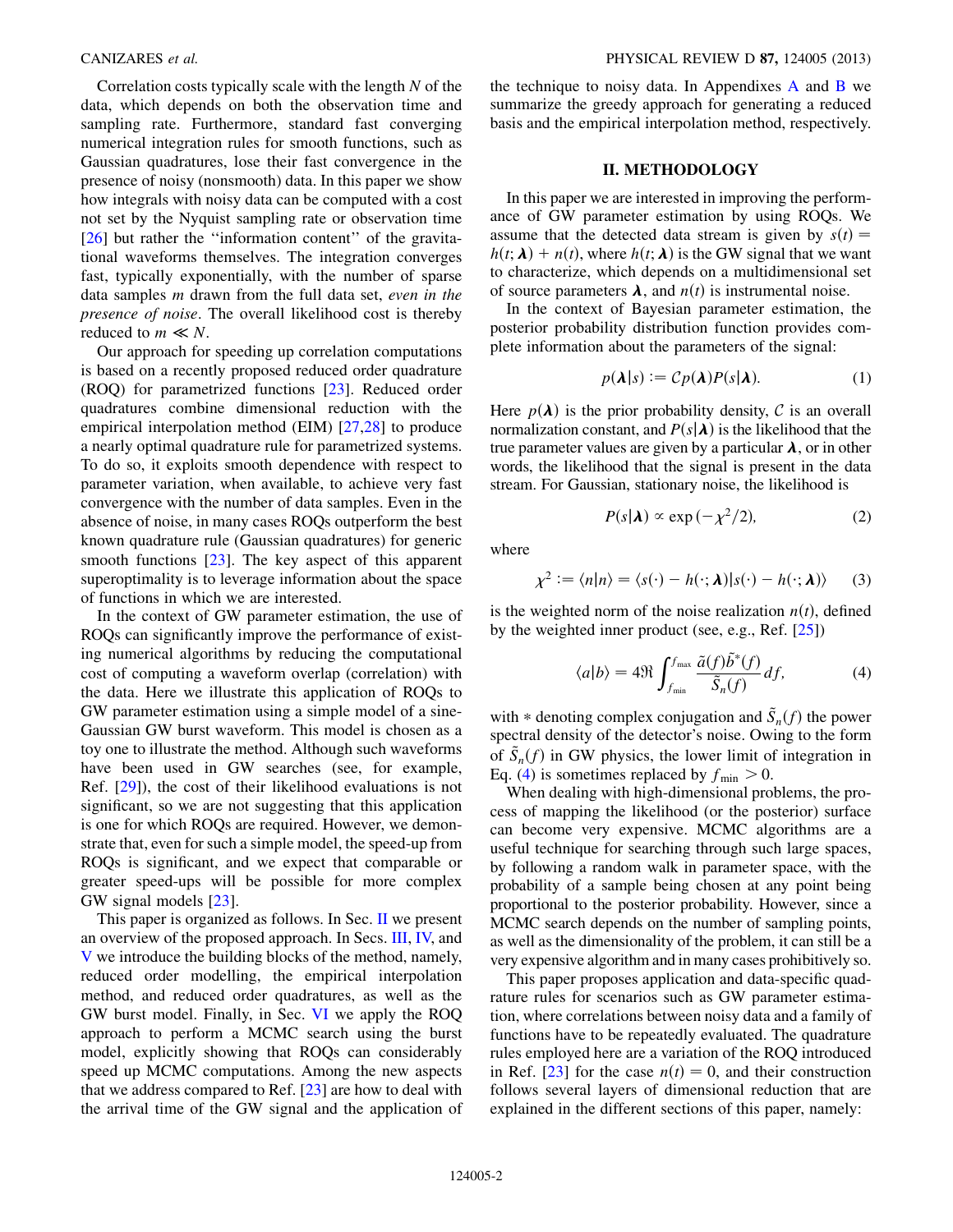- (1) Construct a basis for the space of waveforms of interest (offline stage). Described in Sec.  $III$ , a reduced-basis-greedy approach has several advantages, including an approximation to the most relevant points in parameter space, but the proposed ROQ can use any choice of
- a ''good'' basis. (2) Identify the empirical interpolation points associated with the above basis (offline stage). Described in Sec. [IV,](#page-4-0) this step provides, through a greedy approach, the set of most relevant points in the physical dimension(s) and a nearly optimal global interpolant associated with the basis constructed in step 1. These EIM nodes are to be used as integration points in the ROQ rule.
- (3) Given any stream of data, construct the weights of the ROQ (startup stage). Described in Sec. [V,](#page-6-0) these weights are linear combinations of correlations between the data and the basis elements of step 1. (4) Fast likelihood evaluations (online stage).
- Described in Sec. [VI](#page-9-0), the ROQ uses the nodes computed in step 2 and the weights computed in step 3 to perform fast and accurate evaluations of overlaps between the data and any waveform within the model.

Section [VI](#page-9-0) discusses the results of putting the above pieces together into MCMC simulations for parameter estimation of mock data corresponding to the burst model family of waveforms described below in Eq. [\(7](#page-3-0)). From these simulations, in particular, we quantify the significant speed-ups that are obtained even for such a simple GW model when using the proposed ROQ.

## III. REDUCED ORDER MODELING

Roughly speaking, reduced order modeling (ROM) deals with data that can be represented by fewer degrees of freedom than those of the full problem with or without loss of accuracy. For a given problem, there are many available methods for revealing a reduced representation. Classical methods such as principal component analysis, proper orthogonal or singular value decompositions (SVD) [\[30\]](#page-15-14), which are related to each other, were introduced as early as the 1800s (see Ref. [[31](#page-15-15)] for a review of their history) and reveal low-rank approximations within existing data. Other approaches such as reduced basis (RB) (see, as examples, Refs. [\[32–](#page-15-16)[39](#page-15-17)] or [\[40\]](#page-15-18) for a recent review), are specifically designed for parametrized problems for which the solution is expensive to evaluate but they also carry advantages when dealing with ''big data'' problems (e.g., if the data cannot fit into memory or the SVD cost becomes prohibitive).

Both RB-greedy and SVD are projection-based ROM algorithms. If the waveforms are known at the training points

$$
\mathcal{T} := \{\boldsymbol{\lambda}_i\}_{i=1}^M
$$

<span id="page-2-1"></span><span id="page-2-0"></span>with  $\lambda_i$  some parametrization of the samples, a projectionbased method identifies a basis  $\{e_i\}_{i=1}^m$  such that

$$
h(\cdot; \boldsymbol{\lambda}) \approx \sum_{i=1}^{m} c_i(\boldsymbol{\lambda}) e_i(\cdot), \quad \text{for } \boldsymbol{\lambda} \in \mathcal{T} \tag{5}
$$

with  $m \leq M$  and where the coefficients  $c_i$  are given by Eq.  $(A5)$  (see [A](#page-13-0)ppendix A for more details). If the problem is amenable to ROM, then  $m < M$  or even  $m \ll M$ .

To be more concrete, in the GW case  $\lambda$  would represent the (intrinsic and/or extrinsic) parameters of the problem, and M would represent the number of available parameter samples, say, the number of waveforms in a catalog or even the continuum,  $M \rightarrow \infty$ . A generic waveform with associated parameter  $\lambda$  would be a function of time or frequency,

$$
h = h(t; \lambda) \quad \text{or} \quad h = h(f; \lambda).
$$

In what follows, we will refer to  $\lambda$  as the parameter dimension and  $f$  or  $t$  as the physical one.

## A. Generating a basis

Suppose for any  $\lambda$  the GW template  $h(\cdot;\lambda)$  has an accurate approximation of the form  $(5)$  $(5)$  $(5)$  in some basis  ${e_i}_{i=1}^m$ . Recent work [[41](#page-15-19)[–44\]](#page-15-20) has shown that for fixed but<br>arbitrary physical and parameter ranges a small number of arbitrary physical and parameter ranges, a small number of bases functions is sufficient to accurately represent any waveform of the same physical model in that range. Furthermore, when the basis is generated through a RB-greedy algorithm (described in Appendix [A](#page-13-0)), the approximation error is guaranteed to yield a nearly optimal solution of the so-called n-width approximation problem [\[45](#page-15-21)[,46\]](#page-15-22). In the cases of interest, this means exponential convergence of the representation error defined below in Eq. ([6](#page-2-2)) with respect to the number of basis functions, resulting in a very compact basis. In addition, the number of basis elements often exhibits a negligible increase as the dimensionality of the problem grows [[43](#page-15-23)].

<span id="page-2-2"></span>Of the basis set  $\{e_i(\cdot)\}_{i=1}^m$ , we require *m* to be small and the approximation to satisfy

$$
\sigma_m := \max_{\lambda} \min_{c_i \in \mathbb{C}} \left\| h(\cdot; \lambda) - \sum_{i=1}^m c_i(\lambda) e_i(\cdot) \right\|^2 \le \epsilon, \quad (6)
$$

where  $\epsilon$  is a user-defined bound for the error (in our cases, typically  $\sim 10^{-12}$ ; see, for example, Fig. [2\)](#page-3-1), the coefficients  $\{c_1\}$  are chosen so as to optimize the approximant (see  ${c_i}$  are chosen so as to optimize the approximant (see [A](#page-13-0)ppendix  $\overline{A}$ ), and the largest error in the parameter region of interest is taken. That is,  $\sigma_m$  quantifies the error of the ''worst best'' approximation by the basis.

Many possible basis choices, including traditional ones such as Chebyshev polynomials or the Fourier basis, could satisfy the above required criteria. In practice, applicationspecific bases usually provide better accuracy for a given  $m$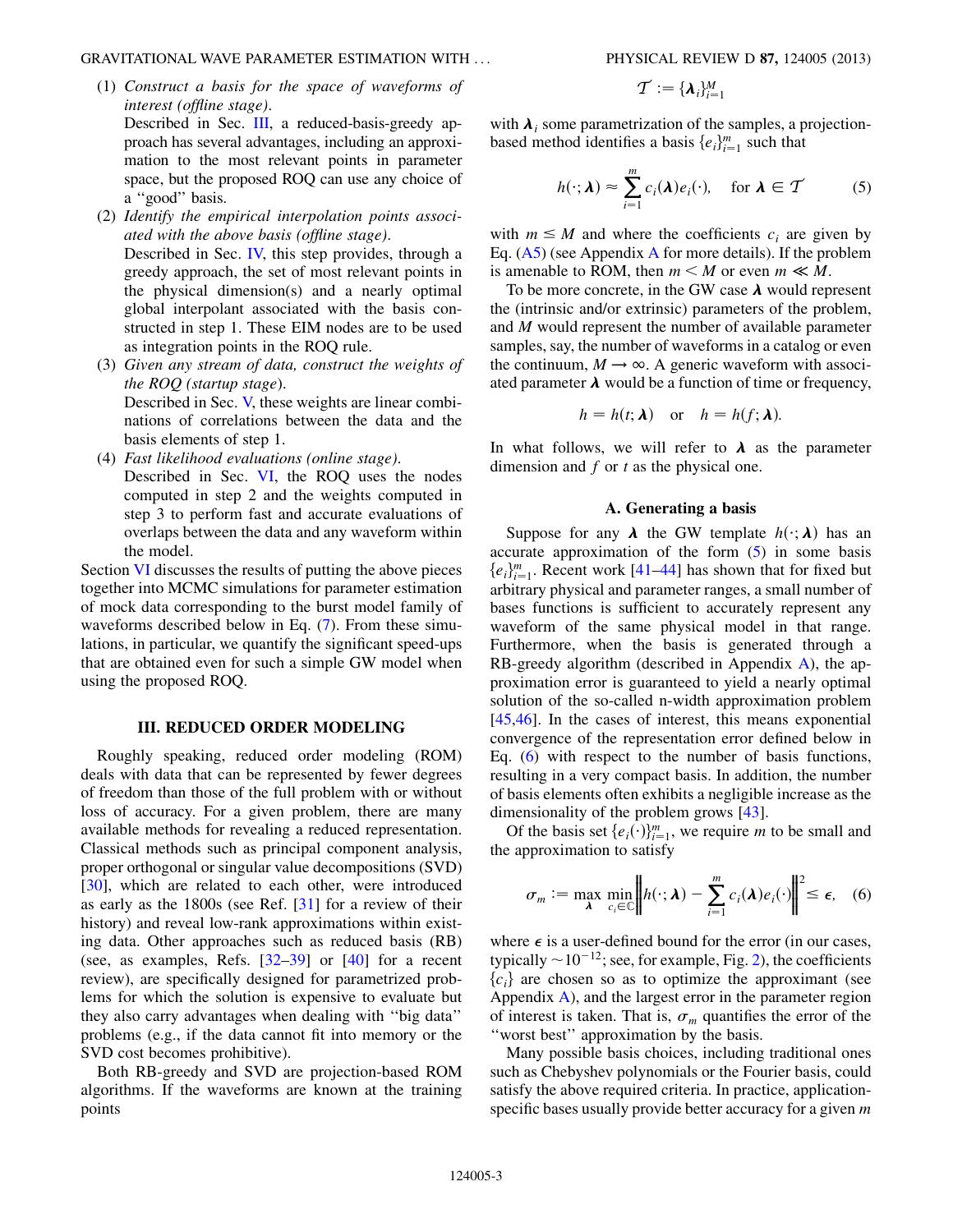and also lead to a well-conditioned global interpolation procedure, as described in Sec. [IV.](#page-4-0)

We have mentioned the RB-greedy algorithm as one approach to generate a good basis. For definiteness, in the simulations of this paper, our basis is constructed with such an algorithm (described in Appendix [A](#page-13-0)). Our proposed ROQ rule is, however, directly applicable to any projection-based ROM basis, including SVD [[44](#page-15-20),[47](#page-15-24),[48](#page-15-25)].

## B. An example of RB: Burst waveforms

<span id="page-3-5"></span><span id="page-3-0"></span>In order to illustrate our approach, we consider a fourparameter GW-burst waveform given by the following sine-Gaussian waveform:

$$
h(t; \lambda) := A e^{-(t - t_c)^2/(2\alpha^2)} \sin(2\pi f_0(t - t_c)), \qquad (7)
$$

where  $A, f_0$ , and  $\alpha$  are the amplitude, frequency, and width of the waveform, respectively, and where  $t_c$  is the arrival time of the GW-burst signal and  $t \in [-\infty, \infty]$ . The Fourier transform (FT) of this waveform is given by

$$
\tilde{h}(f, t_c; \lambda) = e^{i2\pi ft_c} \tilde{h}(f; \lambda), \qquad (8)
$$

<span id="page-3-7"></span><span id="page-3-4"></span>where  $\tilde{h}(f; \lambda)$  is the FT of the GW burst at  $t_c = 0$ :

$$
\tilde{h}(f; \lambda) = i2A\alpha\sqrt{2\pi} \sinh\left(4\pi^2\alpha^2 f_0 f\right) e^{-2\pi^2\alpha^2 \left(f_0^2 + f^2\right)}. \tag{9}
$$

This waveform family is described by four free parameters  $\lambda = (\alpha, f_0, t_c, A)$ . We will build the RBs over just two parameters  $(\alpha, f_0)$ , since the others are extrinsic and can be handled differently, as discussed in Sec. VC.

<span id="page-3-2"></span>We build the RB for these burst waveforms over the parameter space defined by

$$
\alpha = [0.02, 2]
$$
 sec,  $f_0 = [0.01, 1]$  Hz, (10)

sampled with 180 equally spaced training points in each dimension. Unless otherwise stated, the range given in Eq.  $(10)$  $(10)$  $(10)$  will be the default one for all experiments, and the units will always be in seconds and Hertz. To represent any burst waveform drawn from the above range, we take

$$
T = 32 \text{ sec}, \qquad f_s = 64 \text{ Hz}
$$
 (11)

<span id="page-3-6"></span>to be our default observation time and sampling rate. Similarly, for the injected signals, our default parameters will be

$$
\alpha = 1,
$$
\n $f_0 = 0.25,$ \n $t_c = 0.1.$ \n(12)

We will also present results for a two-parameter model in which  $t_c$  is fixed at  $t_c = 0$  and where A is chosen to give a specified signal-to-noise ratio (SNR),  $\rho$ , with  $\rho^2 = \langle h|h \rangle$ for the inner product defined by Eq. ([4](#page-1-1)).

Figure [1](#page-3-3) shows the 54 points, out of  $180 \times 180$  samples, selected by the greedy algorithm to build the RBs, and the order in which the first ten points are picked, while Fig. [2](#page-3-1) shows the representation error of the training set as a function of the number of RB elements. Consistent

<span id="page-3-3"></span>

FIG. 1. Points selected by the greedy algorithm for the model family of burst waveforms  $(7)$  with the default range  $(10)$  for its parameters. The first ten greedy points are represented with markers indicating the order of selection, with parenthesis serving as a visual aid. The inset figure shows with black asterisks all 54 selections, out of  $180 \times 180$  samples, chosen by the greedy algorithm.

with previous experience, we have found that if the training set is dense enough (and for this model, one of  $180 \times 180$  samples is), then any waveform not present in the training set yields similarly small representation errors by the basis; see, for example, Refs. [\[42,](#page-15-26)[43\]](#page-15-23) for more details.

So far we have described the generation of basis elements. The next step is the prediction (as opposed to projection) of waveforms from a sparse set of well-chosen frequency samples.

<span id="page-3-1"></span>

FIG. 2 (color online). Approximation error as a function of the number of bases generated with a greedy algorithm from the previous figure. The error  $\sigma_m$ , defined by Eq. ([6\)](#page-2-2), is computed as the maximum within the parameter region given in Eq. [\(10\)](#page-3-2).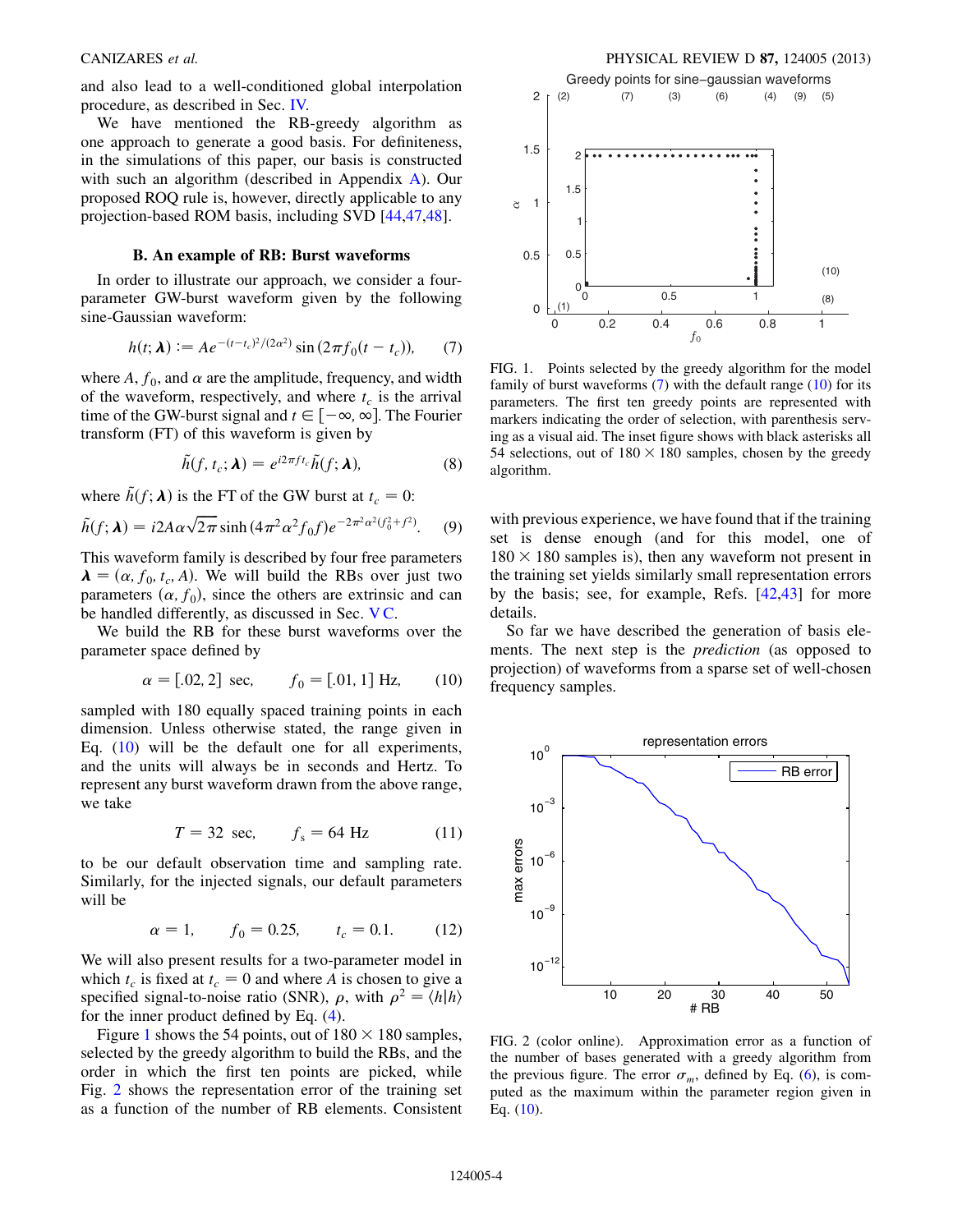## IV. EMPIRICAL INTERPOLATION

<span id="page-4-3"></span><span id="page-4-0"></span>Within a projection-based approximation, one has

$$
h(x) \approx \sum_{i=1}^{m} c_i e_i(x), \qquad (13)
$$

where the coefficients  $c_i$  are given by Eq. ([A5\)](#page-13-2). Computing the projection coefficients  $c_i$  requires full knowledge of the function  $h$  (see [A](#page-13-0)ppendix A for more details).

Given a basis and partial sampling of  $h$ , in the interpolation problem, we are interested in predicting the underlying function. In what follows, we will first review the classical interpolation problem, using a polynomial basis before discussing empirical interpolation with applicationspecific basis functions, and finish this section with an example for burst GWs.

## A. Classical interpolation with polynomials

<span id="page-4-8"></span>Classically the interpolation problem for a function  $h(x)$ is the following. Given a set of m nodes  $\{x_i\}$ , known function evaluations  $\{h_i := h(x_i)\}\$ , and a basis  $e_i = p_i(x)$ where  $p_i(x)$  is a degree  $i \leq m - 1$  polynomial, find an approximation (the interpolant)

$$
I_m[h](x) = \sum_{i=1}^{m} c_i p_i(x) \approx h(x)
$$
 (14)

<span id="page-4-2"></span><span id="page-4-1"></span>such that

$$
I_m[h](x_i) = h_i \quad \text{for} \quad i = 1, \dots, m. \tag{15}
$$

That is, the approximant is required to agree with the function at the set of  *nodes.* 

We can show that the problem defined by Eqs.  $(14)$  $(14)$  and  $(15)$ has a unique solution in terms of Lagrange polynomials. Given a convergence rate for the projection-based approximation, Eq. [\(13\)](#page-4-3), we might wonder how much accuracy is lost by trading it for the interpolation, Eq. ([14](#page-4-1)), and how to optimally choose the node points  $x_i$ . When the relevant error measurement is the maximum pointwise error, Chebyshev nodes are known to be well suited for interpolation, bringing an additional error that grows like  $log(m)$  [[49](#page-15-27),[50](#page-15-28)].

For application-specific bases, a good set of interpolation points is not known a priori. Next we describe an approach for identifying a nearly optimal set.

#### B. Empirical interpolation with RB

The empirical interpolation method was proposed in 2004 [\[27\]](#page-15-11) as a way of identifying a good set of interpolation points for arbitrary basis sets on multidimensional unstructured meshes and has since found numerous applications [[28,](#page-15-12)[51](#page-15-29)[–54\]](#page-15-30). Recently, the EIM was shown to dramatically speed up parameterized inner product (overlap) computations in the absence of noise [[23](#page-15-7)]. For definiteness we will focus on the frequency-domain case. In general, a well-posed interpolation problem for  $m$  basis functions

requires *m* interpolation points  ${F_i}_{i=1}^m$ . Additionally, these<br>points must ensure an accurate approximation. Crucially points must ensure an accurate approximation. Crucially, the EIM algorithm selects the interpolation points as a subset of the full  $N/2 + 1$  data samples (this choice is<br>motivated in See  $N_A$ ) [F  $\lim_{n \to \infty} C_1 f_1 N/2$  and  $m \leq N/2$  on motivated in Sec. [VA](#page-6-1)),  ${F_i}_{i=1}^m \subset {f_i}_{i=0}^{N/2}$ , and  $m \le N/2$  or even  $m \ll N/2$ .

<span id="page-4-6"></span>With ROM we seek to find an empirical (that is, problem-dependent) global interpolant

$$
I_m[h](f; \lambda) := \sum_{i=1}^m c_i(\lambda) e_i(f), \qquad (16)
$$

<span id="page-4-4"></span>where the  $c_i$  coefficients are defined as solutions to the interpolation problem

$$
I_m[h](F_k; \lambda) = h(F_k; \lambda), \quad \forall \ k = 1, ..., m. \quad (17)
$$

For the moment, we shall assume that the EIM points are known (the precise way of finding them is explained in Appendix  $\bf{B}$  $\bf{B}$  $\bf{B}$ ) and proceed to describe how we use them to find the EIM interpolant. Equation  $(17)$  $(17)$  $(17)$  is equivalent to solving an *m*-by-*m* system  $A\vec{c} = \vec{h}$  for the coefficients  $\vec{c}$ , where

<span id="page-4-9"></span>
$$
A := \begin{pmatrix} e_1(F_1) & e_2(F_1) & \cdots & e_m(F_1) \\ e_1(F_2) & e_2(F_2) & \cdots & e_m(F_2) \\ e_1(F_3) & e_2(F_3) & \cdots & e_m(F_3) \\ \vdots & \vdots & \ddots & \vdots \\ e_1(F_m) & e_2(F_m) & \cdots & e_m(F_m) \end{pmatrix}.
$$
 (18)

<span id="page-4-7"></span>The EIM algorithm ensures that the matrix A is invertible, with  $\vec{c} = A^{-1} \vec{h}$  the unique solution to Eq. ([17](#page-4-4)). As A is parameter independent, we have, for all values of  $\lambda$ ,

$$
I_m[h](f; \lambda) = \vec{e}^T(f)[A^{-1}\vec{h}(\lambda)], \qquad (19)
$$

where  $\vec{e}^T = [e_1(f), \ldots, e_m(f)]$  denotes the transpose of the basis vectors, which we continue to view as functions.

<span id="page-4-5"></span>The empirical interpolant is nearly optimal in the sense that it satisfies

$$
\max_{\lambda} ||h(\cdot; \lambda) - I_m[h(\cdot; \lambda)]||^2 \leq \Lambda_m^2 \sigma_m, \qquad (20)
$$

where  $\sigma_m$  characterizes the representation error of the basis as defined in Eq. [\(6\)](#page-2-2) and  $\Lambda_m$  is a computable Lebesgue constant. For more details and in the context of GWs, see, for example, Ref. [[23](#page-15-7)]. For problems with smooth dependence with respect to parameter variation, we can expect exponential decay of  $\sigma_m$  with respect to m and therefore of the EIM error  $(20)$  $(20)$  $(20)$  as well.

### C. An example of EIM: Burst waveforms

We now provide a qualitative outline of the EIM algorithm, with more details given in Appendix [B](#page-13-1). As input the algorithm takes the basis set  $\{e_i\}_{i=1}^m$  and an arbitrary number and choice of data samples  $\{f_i\}_{i=0}^{N/2}$  from which the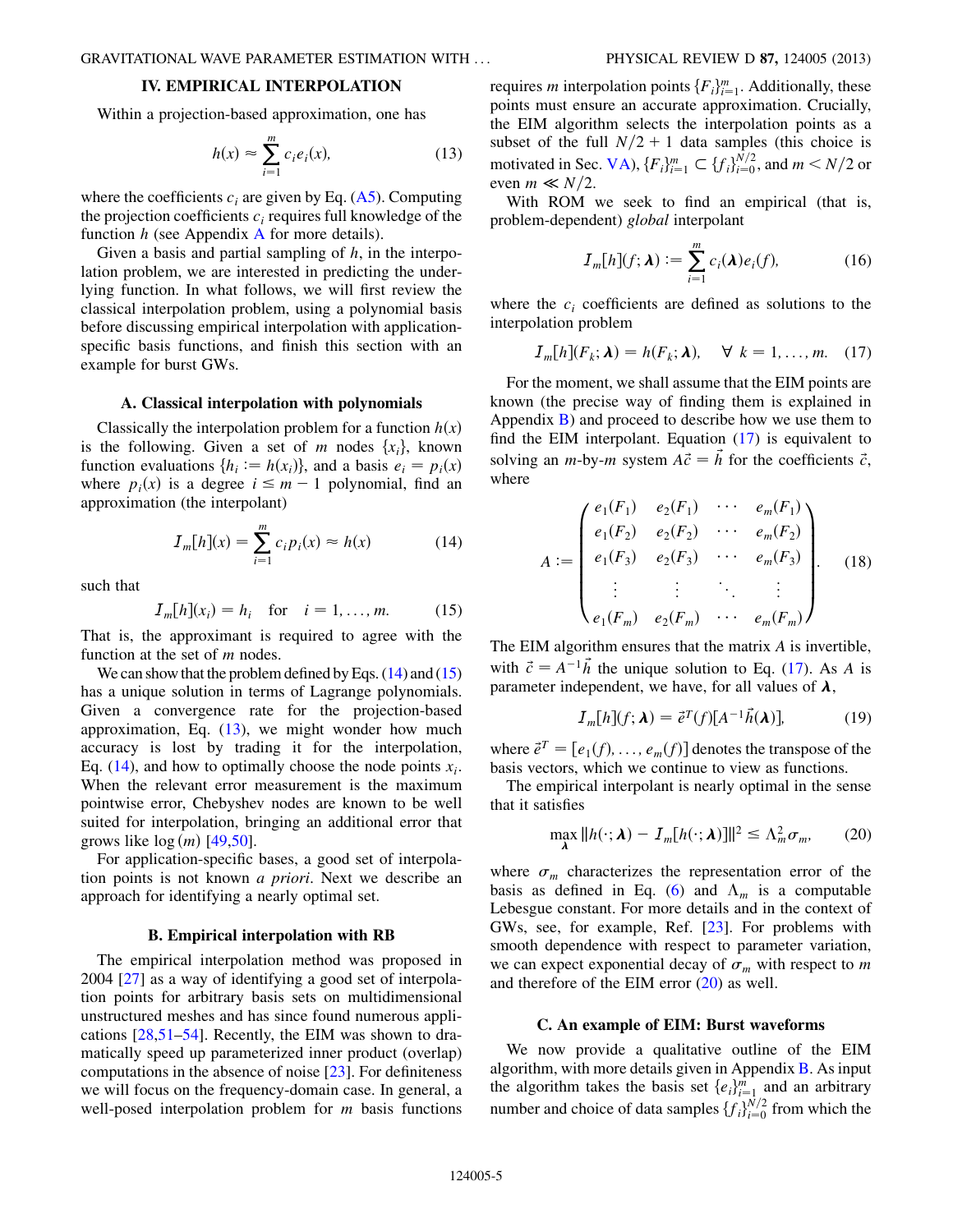<span id="page-5-0"></span>

FIG. 3 (color online). Iterations 1 (top) and 2 (bottom) of the EIM algorithm. The first EIM point is defined by the location of max  $\left(\left|e_{1}\right|\right)$ . To identify the second point, we (i) build the empirical interpolant  $I_1[e_2]$  of  $e_2$  using  $e_1$  and the sample point  $F_1$ [cf. Eq. ([19](#page-4-7))], (ii) compute the pointwise error  $I_1[e_2] - e_2$ , and (iii) the second EIM point is then defined by the location of max  $(|I_1[e_2] - e_2|)$ . The process continues until all m empirical interpolation points are found.

empirical interpolation points  ${F_i}_{i=1}^m$  are to be selected.<br>The FIM algorithm proceeds as follows: The EIM algorithm proceeds as follows:

- (1) The first point is chosen to maximize the value of  $|e_1(f_i)|$ ; that is,  $|e_1(F_1)| \geq |e_1(f_i)|$  for all data samples.
- (2) Next an empirical interpolant for the second basis function is built using only the first basis function: From Eqs.  $(16)$  and  $(17)$  $(17)$  $(17)$  or, equivalently, Eq. [\(19\)](#page-4-7), we have  $I_1[e_2](f) = c_1e_1(f)$ , where  $c_1 =$  $e_2(F_1)/e_1(F_1)$  has been found from Eq. [\(17\)](#page-4-4) with  $k = 1$ .
- (3) The second empirical interpolation point is chosen to maximize the value of the pointwise interpolation error of  $I_1[e_2](f) - e_2(f)$ ; that is,  $|I_1[e_2](F_2) - e_2(F_2)| \ge |I_1[e_2](f_i) - e_2(f_i)|$  for all data samples.
- (4) Steps 2 and 3 are then repeated to select the remaining  $m - 2$  points.

<span id="page-5-1"></span>

FIG. 4 (color online). Empirical interpolation points (red asterisks) selected by the EIM algorithm for the sine-Gaussian waveforms. These points are a subset of the original data (which in this case has equidistant spacing  $\Delta f$ ; see Sec. [VA](#page-6-1)) and cluster toward lower  $f \sim 1$  Hz, as expected. Four representative wave-<br>forms are depicted for all possible combinations of max/min forms are depicted for all possible combinations of max/min values of the waveform frequency  $f_0$  and width  $\alpha$ . Greater diversity in waveform features is evident at lower frequencies.

As described, the EIM follows a greedy approach, albeit somewhat different from that one we used to build a reduced basis. While a greedy algorithm to build a RB selects the most relevant points in parameter space, the EIM selects the most relevant points in the physical dimension(s).

Figure [3](#page-5-0) provides a graphical illustration of the EIM algorithm's first iterations for the family of sine-Gaussian

<span id="page-5-2"></span>

FIG. 5 (color online). Approximation error as a function of the number of RB generated with a greedy algorithm (solid blue), and for the empirical interpolant (dashed black), defined as  $\sigma_m$ and max  $\lambda \|h - I_m[h]\|^2$ , respectively. The dashed red line shows the error bound [see Eq.  $(20)$  $(20)$  $(20)$ ].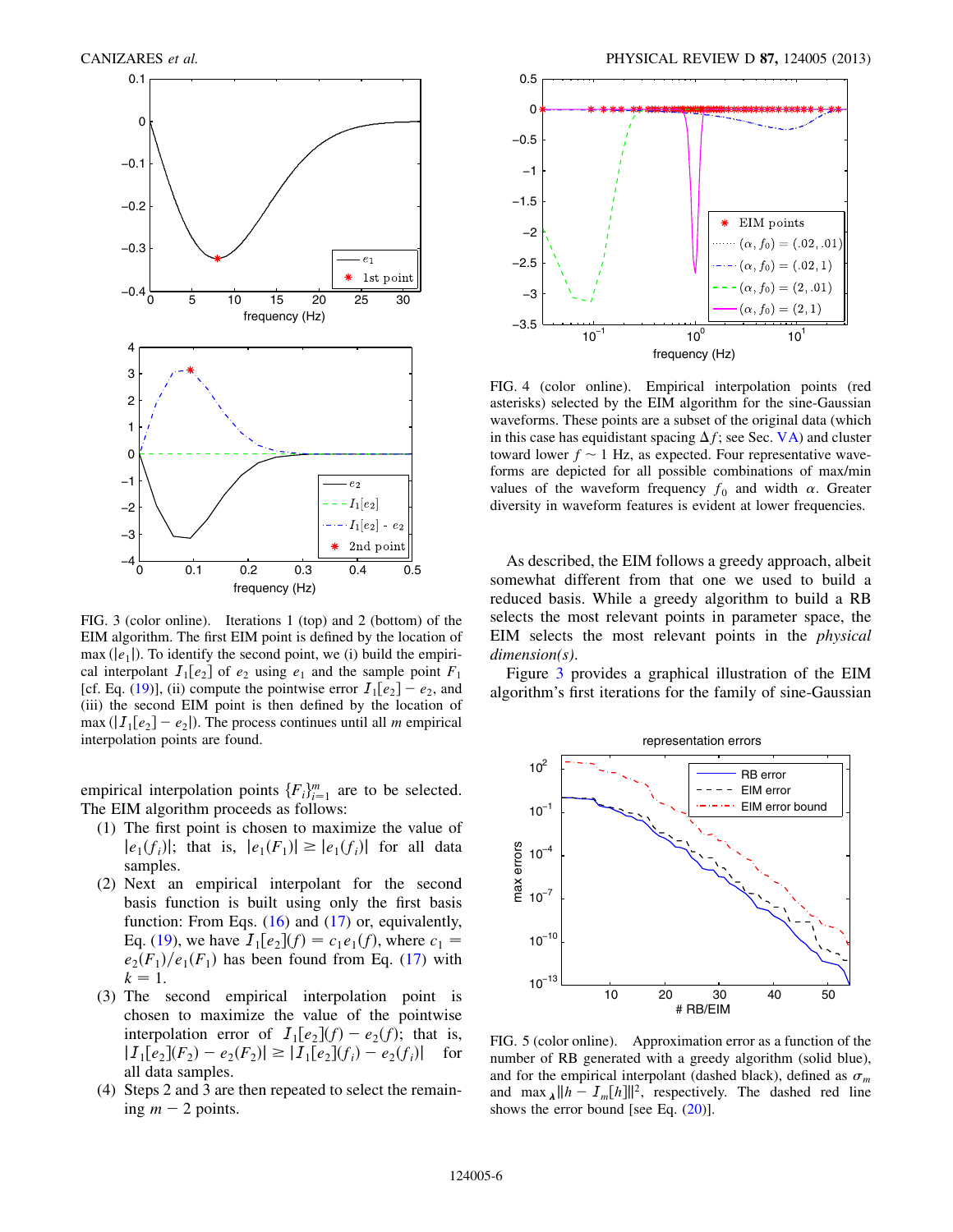burst waveforms [\(9\)](#page-3-4), using the RB described in Sec. [III B](#page-3-5). All  $m = 54$  points selected by the greedy algorithm (see Sec. [III B\)](#page-3-5) are shown in Fig. [4.](#page-5-1) Finally, in Fig.  $5$  we show the largest empirical interpolation error of 10,000 waveforms drawn randomly from the parameter region [Eq. [\(10\)](#page-3-2)].

### V. REDUCED ORDER QUADRATURES

As anticipated and summarized in Sec.  $II$ , building an ROQ has *offline* and *startup* costs, with the advantage of very fast online evaluations. In the offline stage, we construct the basis and EIM points. This stage is independent of any data/signal. The startup stage, in turn, is datadependent and completes the ROQ, which preserves the accuracy of any quadrature rule of interest with a number of quadrature nodes, which equals the number of basis functions. Roughly speaking, the accuracy of the resulting ROQ is comparable to that of the basis, with the nodes chosen as a subset of the data points at which the signal has been sampled.

The details of how to construct an ROQ rule mimic well-known quadrature rules. Let us briefly recall how these standard quadratures are derived for the integration of a real function  $h(x)$ : the function is approximated by its polynomial interpolant (cf. Sec. [IV](#page-4-0)), and the latter is integrated exactly to compute the weights of the rule. Namely, given the interpolation approximation

$$
h(x) \approx \sum_{i=1}^{m} h(x_i) \ell_i(x),
$$

<span id="page-6-0"></span>where  $\ell_i(x)$  are Lagrange polynomials (see Sec. [IVA\)](#page-4-8), standard quadratures are derived as

$$
\int h(x)dx \approx \sum_{i=1}^m h(x_i)\alpha_i \qquad \alpha_i := \int \ell_i(x).
$$

Interpolation at equally spaced points for  $m = 1$  leads to the trapezoidal rule, for  $m = 2$  to Simpson's rule, etc. By additionally choosing the location of the interpolation points, we can maximize the exactness of the quadrature rule for polynomials, leading to Gaussian quadratures.

#### A. Riemann sum with uniform sampling

<span id="page-6-1"></span>In general, the output of a GW detector is comprised of data segments of duration  $T$ , which are uniformly sampled every  $\tilde{\Delta}t$  seconds. Assuming for simplicity  $t_c = 0$  for the time being (how to include the arrival time is discussed in time being (how to include the arrival time is discussed in Sec. [V C\)](#page-8-0), for  $N = T/(\Delta t)$  data samples, the discrete GW waveform waveform

$$
h(j\Delta t; \boldsymbol{\lambda}), \qquad j=0...N
$$

has discrete FT  $\tilde{h}(f_i; \lambda)$ , which is known at the frequency points  $\{f_i\}_{i=0}^{N/2} = \{0, f_0, 2f_0, \ldots, (N/2)f_0\}$ , where

 $f_0 = 1/T = (N\Delta t)^{-1} = \Delta f$  is the fundamental frequency<br>and  $f = (N/2)f_0$ and  $f_{\text{max}} = (N/2)f_0$ .

Because of the fact that the data-taking procedure dictates the instants of time at which the (nonsmooth and noisy) signal is known, an obvious numerical approximation to Eq. [\(4\)](#page-1-1) is a low-order discrete Riemann sum,

<span id="page-6-2"></span>
$$
\langle a|b\rangle \approx \langle a|b\rangle_{\mathbf{d}} := \frac{4}{N\Delta} \Re \sum_{i=0}^{N/2} \left[ \frac{\tilde{a}(f_i)\tilde{b}^*(f_i)}{\tilde{S}_n(f_i)} \right]. \tag{21}
$$

Thus, the computational cost of Eq.  $(21)$  $(21)$  $(21)$  depends on N, which in turn depends on the data sampling rate.

Whether performing searches or parameter estimation studies, the numerical integral Eq. ([21](#page-6-2)) is repeatedly evaluated for a variety of GW templates  $h(f, \lambda)$ . Next we show how such integrals can be computed with a cost not set by the Nyquist sampling rate but rather the ''information content'' of the GW templates themselves, namely, the number of basis functions,  $m$ . This is similar in spirit to the fact that compressed sensing can ''beat'' Nyquist-Shannon sampling criteria [\[55\]](#page-15-31).

#### B. Building the ROQ

Consider a discrete approximation  $\langle \cdot | \cdot \rangle_d$  to the continuum scalar product of Eq. ([4](#page-1-1)). The Riemann sum Eq. [\(21\)](#page-6-2) is a natural choice in data analysis studies, whether for Bayesian parameter estimation or searches with matched filtering. Given the discrete FT of a data set  $\tilde{s}(f_i)$  (one can similarly build an ROQ in the time domain), and specializing to white noise  $\tilde{S}_n = 1$  without loss of generality (one can absorb  $\tilde{S}_n$  into the definition of  $\tilde{s}$ ), ROQ inner products between data and templates  $h(f; \lambda)$  are computed as

$$
\langle h(\boldsymbol{\lambda})|s\rangle_{\rm d} = 4\Re \sum_{k=0}^{N/2} s^*(f_k)h(f_k; \boldsymbol{\lambda})\Delta f
$$
  
\n
$$
\approx 4\Re \sum_{k=0}^{N/2} s^*(f_k)I_m[h(f_k; \boldsymbol{\lambda})]\Delta f
$$
  
\n
$$
= 4\Re \sum_{k=0}^{N/2} s^*(f_k)[\bar{e}^T(f_k)\Delta^{-1}\bar{h}(\boldsymbol{\lambda})]\Delta f
$$
  
\n
$$
= 4\Re \Biggl[ \sum_{k=0}^{N/2} s^*(f_k)\bar{e}^T(f_k)\Delta f\Delta^{-1} \Biggr] \bar{h}(\boldsymbol{\lambda})
$$
  
\n
$$
= 4\Re \sum_{k=1}^m \omega_k h(F_k; \boldsymbol{\lambda}) := \langle h(\boldsymbol{\lambda})|s\rangle_{\text{ROQ}},
$$

<span id="page-6-3"></span>where the coefficients  $\omega_i$  are given by

$$
\omega_j := \sum_{k=0}^{N/2} s^*(f_k) e_j(f_k) \Delta f A^{-1}.
$$
 (22)

The vector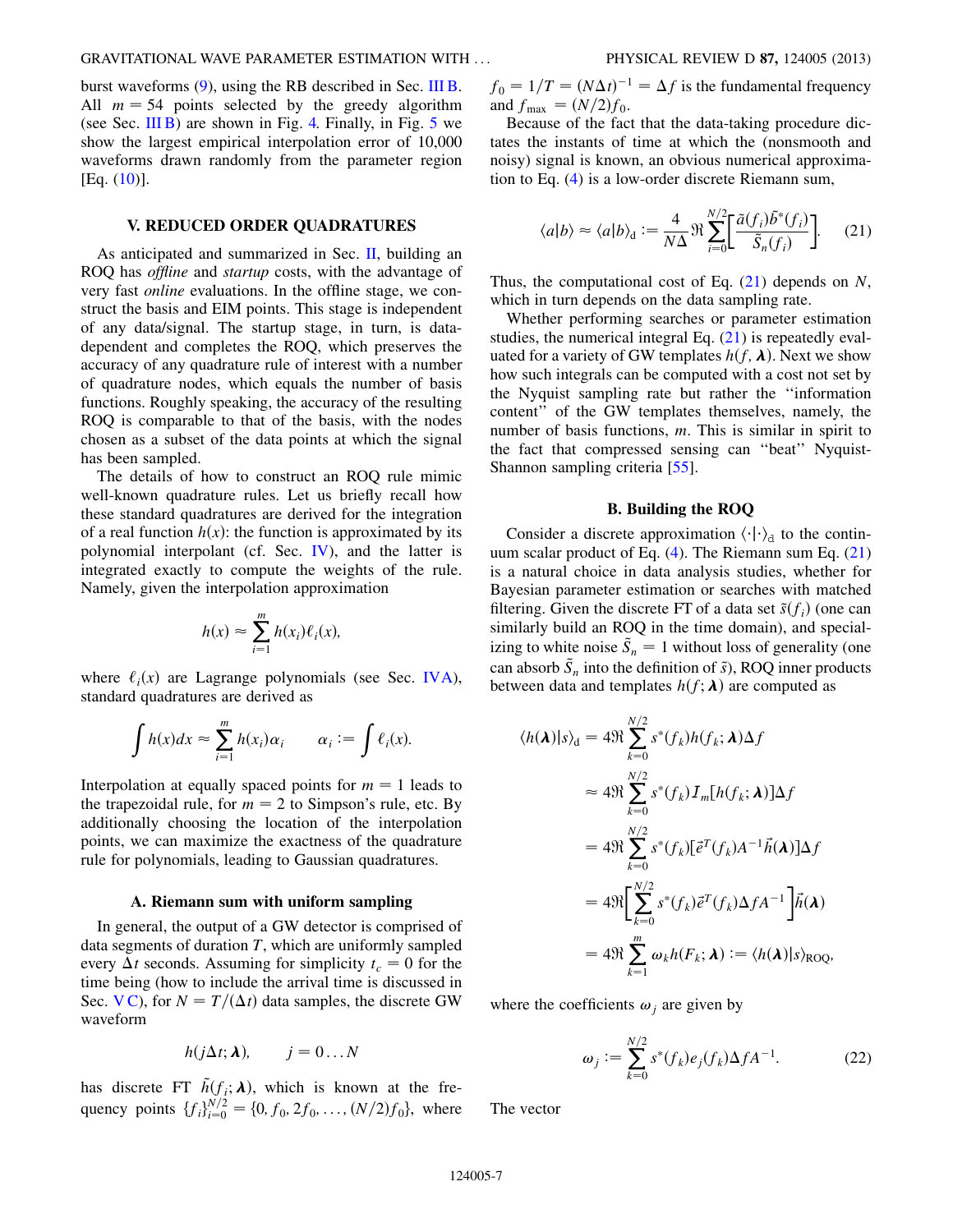<span id="page-7-1"></span>

FIG. 6 (color online). Real (red squares) and imaginary (blue diamonds) ROQ weights computed from Eq. [\(24\)](#page-7-0) for the test burst family waveforms in the range given by Eq. ([10](#page-3-2)) and the injected signal with default parameters ([12](#page-3-6)). The top figure is for the noisefree case when  $s(t) = h(t)$ , while the bottom figure shows weights when  $s(t) = h(t) + n(t)$ , where  $n(t)$  is a particular noise realization.

$$
\sum_{k=0}^{N/2} s^*(f_k) \vec{e}^T(f_k) \Delta f
$$

<span id="page-7-4"></span>is composed of inner products between all the basis elements and the data. We refer to  $\{\omega_k\}_{k=1}^m$ , Eq. ([22](#page-6-3)), as *data-specific weights* and their generation comprises the data-specific weights, and their generation comprises the ROQ startup cost. Defining the scalar product between the data and the jth basis function by

$$
E_j := \sum_{k=0}^{N/2} s^*(f_k) e_j(f_k) \Delta f,
$$
 (23)

<span id="page-7-0"></span>the data-specific weights are given by

$$
\vec{\omega}^T = \vec{E}^T A^{-1}.
$$
 (24)

<span id="page-7-3"></span>Notice that the ROQ nodes are exactly the EIM points which, together with the weights  $(22)$  $(22)$  $(22)$ , completes our ROQ approximation,

$$
\langle h(\boldsymbol{\lambda})|s\rangle_{\text{ROQ}} = 4\Re \sum_{k=1}^{m} \omega_k h(F_k; \boldsymbol{\lambda}).
$$
 (25)

The ROQ rule's accuracy only depends on the interpolant's accuracy to represent  $h(f; \lambda)$  and the accuracy of the original quadrature  $\langle \cdot | \cdot \rangle_d$ . In particular, the method does not assume s to be well approximated by the basis (i.e., neither waveform modeling assumptions nor details about the noise realization are important). Since, as discussed, the error of the interpolant, Eq.  $(20)$ , can be expected to decay exponentially for the cases of interest, in practice the ROQ replaces the original quadrature rule by a less expensive one with the same accuracy (within, say, machine precision). How much smaller m is compared to  $N/2$  is

<span id="page-7-2"></span>

FIG. 7 (color online). Integration error ([26](#page-8-1)) vs number of ROQ nodal points (*m*) for 10,000 randomly selected values of  $\lambda$ . The solid black curve depicts the noise-free case  $s = h$ , and the last data point  $(m = 54, \sigma_m \approx 3 \times 10^{-8})$  corresponds to the rule<br>used in Fig. 8. The blue and red curves show the maximum and used in Fig. [8.](#page-8-2) The blue and red curves show the maximum and minimum, over 100 realizations of pure noise data,  $s = n$ , of the error maximized over all parameter values  $\lambda$ . Note that the ROQ shows exponential convergence with respect to the number of ROQ nodes, even for pure noise data.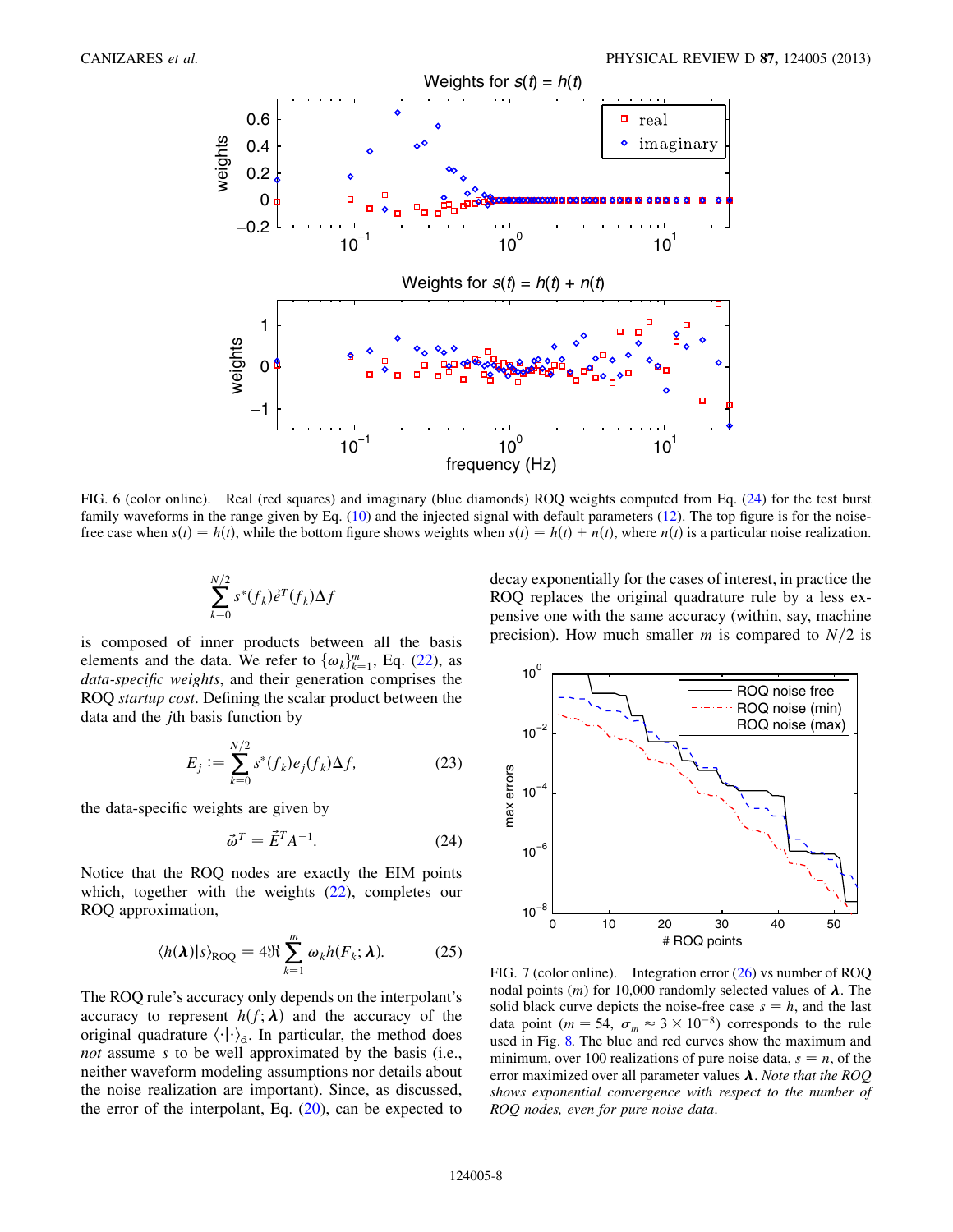model dependent; in Sec. [VI](#page-9-0) we quantify this for the family of burst waveforms described in Eq. [\(9](#page-3-4)).

<span id="page-8-1"></span>Figure [6](#page-7-1) shows the nodes chosen by the EIM in the frequency domain, and the ROQ weights [\(24\)](#page-7-0) for the burst waveforms  $(9)$  $(9)$ . Figure [7,](#page-7-2) in turn, shows the error

$$
|\langle h(\boldsymbol{\lambda})|s\rangle_{\text{ROQ}} - \langle h(;\boldsymbol{\lambda})|s\rangle_{\text{d}}|, \tag{26}
$$

which arises in the computation of the overlap, in both cases with and without noise. Here the max errors label on the vertical axis refers to the maximum error found in a thorough sampling of the parameter range [\(10](#page-3-2)), and the error is relative to a standard Riemann-sum integration [\(21\)](#page-6-2) with 1025 points.

### C. Extrinsic parameters

<span id="page-8-0"></span>So far we have described how to build ROQs over the intrinsic parameters characterizing the waveform signal. The extrinsic parameters include the arrival time of the signal  $t_c$  [[56](#page-15-32)]; the phase of the waveform at this time; and parameters such as the sky position, orientation, and distance to the source. The phase of the waveform affects the model simply as multiplication by a complex constant, which keeps the waveform in the RB space. Similarly, sky position, orientation, and distance just affect the amplitude of the source and the projection of the plus and cross polarizations of the waveform into a detector response and also do not take the waveform out of the RB space. However, the arrival time  $t_c$  requires some more discussion.

If we denote by  $\lambda$  the set of parameters excluding  $t_c$  and by  $h_0(t; \lambda)$  the waveform computed with  $t_c = 0$ , then

$$
h(t; t_c, \lambda) = h_0(t - t_c; \lambda), \qquad (27)
$$

with the FT given by  $\tilde{h}(f; t_c, \lambda)$  [see Eq. ([8](#page-3-7))]. For parameter estimation we compute integrals of the form

$$
O(t_c, \lambda) := \int_0^\infty \frac{\tilde{h}(f; t_c, \lambda) \tilde{s}^*(f)}{S_n(f)} \, df. \tag{28}
$$

The simple dependence of the FT is exploited in GW searches by defining the function  $\tilde{I}_0(f; \lambda)$  via

$$
\tilde{I}_0(f; \lambda) = \frac{\tilde{h}_0(f; \lambda)\tilde{s}^*(f)}{S_n(f)},
$$
\n(29)

for which

$$
O(t_c, \lambda) = \int_0^\infty \tilde{I}_0(f; \lambda) e^{2\pi i f t_c} df = 2\pi I_0(-t_c; \lambda), \quad (30)
$$

where  $I_0(t; \lambda)$  is the inverse FT of  $\tilde{I}_0(f; \lambda)$ . Since fast<br>Fourier transforms are efficient we can search over t Fourier transforms are efficient, we can search over  $t_c$ cheaply by doing this inverse FT.

The ROQ rule that we have computed for waveforms  $h_0(t; \lambda)$  enables us to compute the integral of  $\tilde{I}_0(f; \lambda)$ <br>cheaply However, we now need to compute the integral cheaply. However, we now need to compute the integral of  $\tilde{I}_0(f; \lambda)$  exp  $(2\pi i f t_c)$ , and so the existing ROQ rule is in

accuracy of  $t_c = 0$  rule for non-zero  $t_c$ 

<span id="page-8-2"></span>

FIG. 8 (color online). Errors in computing the correlation between the data stream  $s$  and the model waveform  $h$  (see Sec. [II](#page-1-0))  $\langle s|h(\lambda, t_c)\rangle$  using a ROQ rule built for  $t_c = 0$  with accuracy better than  $\sim 10^{-6}$ . Empirically we find that this rule<br>continues to work well for nonzero values of t. Looking ahead continues to work well for nonzero values of  $t_c$ . Looking ahead to Sec. [VI,](#page-9-0) we anticipate evaluating the likelihood function for  $t_c \leq 0.5$  sec.

principle not guaranteed to work. However, if the ROQ is being used for follow-up parameter estimation, this will normally be triggered by the detection of a candidate event in the data stream of one or more detectors. These triggers will normally be able to localize the event to within a time interval comparable to a couple of cycles of the signal.

In practice, the simplest approach to handling  $t_c$  is to build an ROQ rule for an estimated value (which we can denote by  $t_c = 0$  without loss of generality) and use it for other arrival times within a reasonable window around that value. In this way we can include the arrival time information at no extra cost. We show the error that arises from using a ROQ built for  $t_c = 0$  for nonzero values of  $t_c$  in Fig. [8.](#page-8-2) If higher accuracy is desired, we can build an ROQ which includes  $t_c$  within the parameter space without losing efficiency, since it is an offline computation. Because of the fact that an estimate of the prior of the  $t_c$  is known, and typically small, we have found that, as it was expected, the number of bases (and therefore ROQ nodes) increases by a small amount. Alternatively, we can build ROQ weights  $\vec{\omega}(t_c)$  for different values of  $t_c$  from Eq. ([22\)](#page-6-3), increasing the startup cost, and interpolate  $\omega_i(t_c)$  in  $t_c$ . We have found that these coefficients have a weak dependence on  $t_c$ , making them simple to interpolate.

#### D. Computing the likelihood

In order to evaluate the likelihood, we compute Eq.  $(3)$  $(3)$  as

$$
\langle s|s\rangle + \langle h(\lambda)|h(\lambda)\rangle - 2\Re\langle s|h(\lambda)\rangle, \tag{31}
$$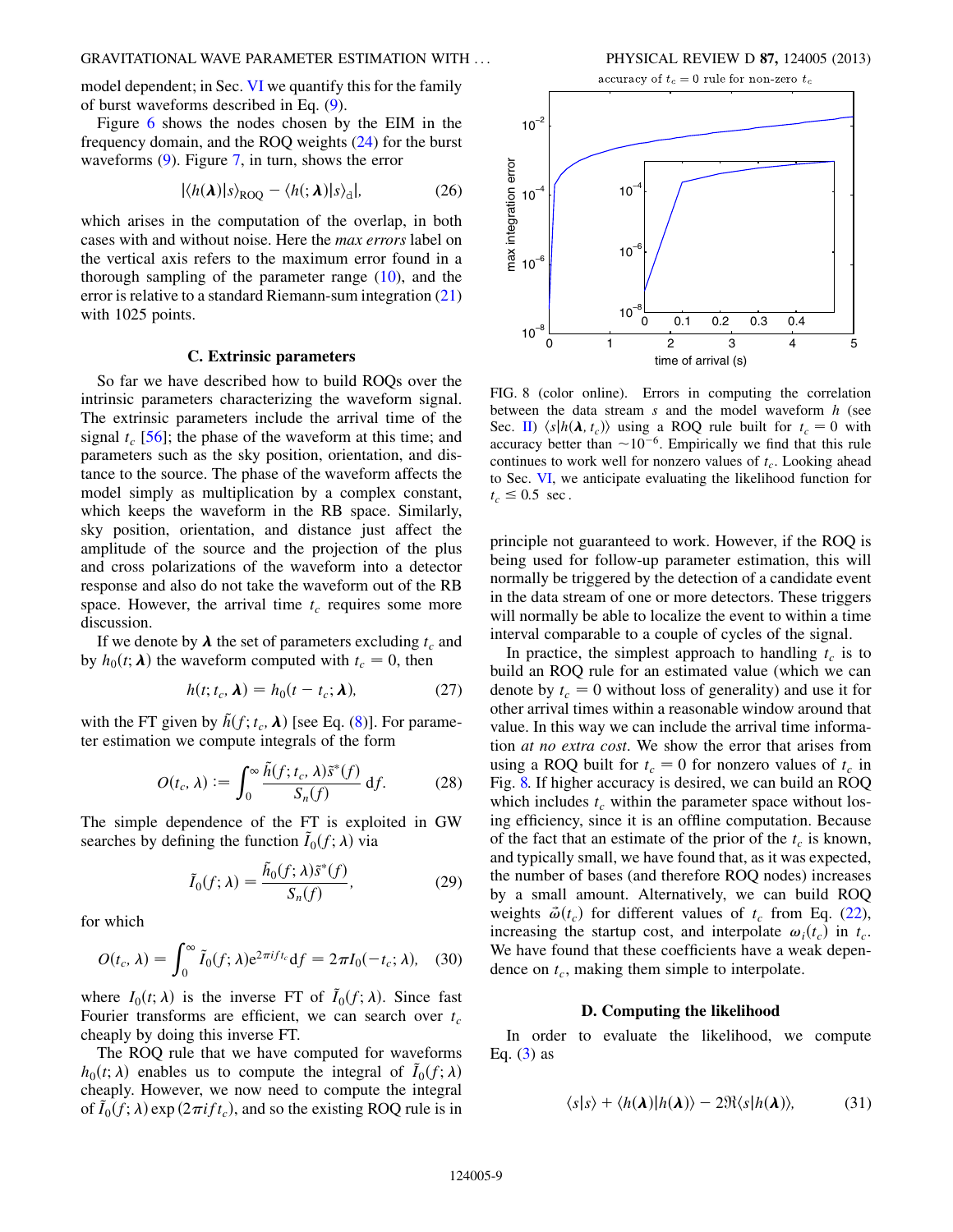where the last term is handled with the ROO rule [\(25\)](#page-7-3) and the first term needs to be computed once. In the case that the data stream  $s(t)$  contains a sine-Gaussian burst wave-form [\(7](#page-3-0)) and white noise  $n(t)$  (see Sec. [II](#page-1-0)), we can compute a closed-form expression for the norm,

$$
\langle h(\boldsymbol{\lambda}) | h(\boldsymbol{\lambda}) \rangle = 4A^2 \alpha \sqrt{\pi} (1 - e^{-4\pi^2 f_0^2 \alpha^2}), \qquad (32)
$$

where  $f_{\text{min}} = 0$  and  $f_{\text{max}} = \infty$  have been assumed. When closed-form expressions are unavailable, we have a few options. One possibility is to build a ROQ rule for the norm, which requires additional offline computations. Here we consider an alternative. Notice that the norm

$$
\langle h(\boldsymbol{\lambda}) | h(\boldsymbol{\lambda}) \rangle = \sum_{i=1}^{m} c_i^2
$$
 (33)

is expressible in terms of the EIM coefficients  $\vec{c} = A^{-1}\vec{h}$ . Explicit computation of these coefficients carries an  $\mathcal{O}(m^2)$ cost, which is larger than the ROQ count of  $\mathcal{O}(m)$ . However, in many applications of interest, the waveforms themselves are very expensive to compute, and so this cost will still be much smaller than the full likelihood evaluation.

## E. ROQ cost and efficiency

<span id="page-9-1"></span>Here we comment on ROQ offline and startup costs as well as the expected speedup for likelilood evaluations.

To find  *basis functions, we use the greedy algorithm* described in Appendix [A.](#page-13-0) The asymptotic cost of this algorithm applied to a training set with  $M$  elements is  $O(NMm)$  [\[57\]](#page-15-33). Furthermore, the algorithm is trivially parallelized making large M problems accessible. Once the basis is built, an EIM algorithm is used to identify the ROQ points. As described in Appendix  $\overline{B}$  $\overline{B}$  $\overline{B}$ , the cost of the EIM is dominated by the inversion of a full matrix, in particular the matrix defined in Eq.  $(18)$  $(18)$  for the first i basis/points (see algorithm 2 in Ref. [\[23\]](#page-15-7) for a equivalent algorithm that utilizes a lower triangular matrix). The asymptotic cost of Algorithm [2](#page-14-3) and its modified equivalent are  $\mathcal{O}(m^4 + Nm^2)$  and  $\mathcal{O}(m^3 + Nm^2)$ , respectively.

When considering startup costs, we note that the matrix A is data independent and can be inverted offline. To compute ROQ weights, first (i)  $m$  inner products between the data and all bases are computed from Eq. ([23\)](#page-7-4), and finally (ii) the matrix-vector product  $(24)$  is performed. From which the overall startup cost is  $O(mN + m^2)$ .

We now compare the cost of full and compressed (ROQ) overlap evaluations, respectively, Eqs. [\(21\)](#page-6-2) and [\(25\)](#page-7-3). Computational costs stem from evaluating  $h(f_i, \lambda)$  as well as performing the multiplications/sums. When the waveforms are known through closed-form, frequencydomain expressions, we expect a speedup factor of approximately  $N/(2m)$ . For closed-form, time-domain expressions, the savings will be even greater if the ROQ rule is constructed for Eq.  $(21)$  $(21)$  $(21)$  while the EIM interpolant (and hence selected ROQ points) is built in the time-domain. If the waveforms are found by solving ordinary differential equations, the speedup is less straightforward to estimate. For example, adaptive time stepping schemes, such as the Runge-Kutta-Fehlberg method, permit large step sizes set by an error threshold (rather than equally spaced samples set by  $\Delta f$ ). Thus, while one should expect fewer ordinary differential equation steps to evaluate for  $m$  (as opposed to N) points, the savings would be problem dependent.

# VI. RESULTS

A MCMC algorithm aims to find a chain of  $N_{\text{merc}}$ samples,  $\{x_i\}$ , that are distributed according to the target probability distribution,  $p_t(\mathbf{x}_i)$ , such that integrals over the probability distribution can be approximated by sums over the points in the chain,

$$
\int p_{\mathbf{t}}(\mathbf{x}) f(\mathbf{x}) d\mathbf{x} \approx \sum_{i=1}^{N_{\text{more}}} f(\mathbf{x}_i).
$$
 (34)

The chain of points can be obtained using the Metropolis-Hastings algorithm [[58\]](#page-15-34). The first point,  $x_1$ , is chosen at random from the prior. At iteration i a new point  $y_i$  is drawn from a proposal distribution  $q(\mathbf{y}_i|\mathbf{x}_i)$  and the Metropolis-Hastings ratio, r, is evaluated,

$$
r = \frac{p_{\rm t}(\mathbf{y}_i)q(\mathbf{x}_i|\mathbf{y}_i)}{p_{\rm t}(\mathbf{x}_i)q(\mathbf{y}_i|\mathbf{x}_i)}.
$$
 (35)

A random number  $u \in U[0, 1]$  is drawn, and if  $u \le r$  the move is accepted,  $\mathbf{x}_{i+1} = \mathbf{y}_i$ ; otherwise, the move is rejected, and  $\mathbf{x}_{i+1} = \mathbf{x}_i$ .

In our case the target distribution is the posterior probability distribution given by Eq.  $(1)$  $(1)$ , which depends on the likelihood and can therefore be approximated using ROQs. To illustrate the method, we will consider the problem of recovering the parameters of a burst signal of the form given in Eq. ([7](#page-3-0)) from a noisy data stream.

We include Gaussian white noise with unit power spectral density,  $\tilde{S}_n(f) = 1$ , and take the parameters of the true<br>signal to be our default ones. Eq. (12). We assume that the signal to be our default ones, Eq. [\(12\)](#page-3-6). We assume that the observation is 32 sec long, and the data is sampled at 64 Hz. We use a symmetric Gaussian proposal distribution:

<span id="page-9-0"></span>
$$
q(\mathbf{y}_i|\mathbf{x}_i) \propto \exp\big[-\Gamma_{jk}(x_i^j - y_i^j)(x_i^k - y_i^k)/2\big],
$$

where  $\Gamma_{jk} = \langle \partial_j h | \partial_k h \rangle$  is the Fisher information matrix. We use priors on  $f_0$  and  $\alpha$  that span the range over which the RB and ROQ were built, given by Eq. [\(10\)](#page-3-2), and priors for the other parameters of  $t_c \in [-2, 2]$ , and  $A \in [0.1, 10]$ . In order to compare the cost and accuracy of the full (or standard) MCMC computation vs the ROQ one, we repeat the analysis using the same data, number of MCMC points, proposal distribution, and priors, but changing from the full likelihood to the ROQ one. The results are presented in the following sections.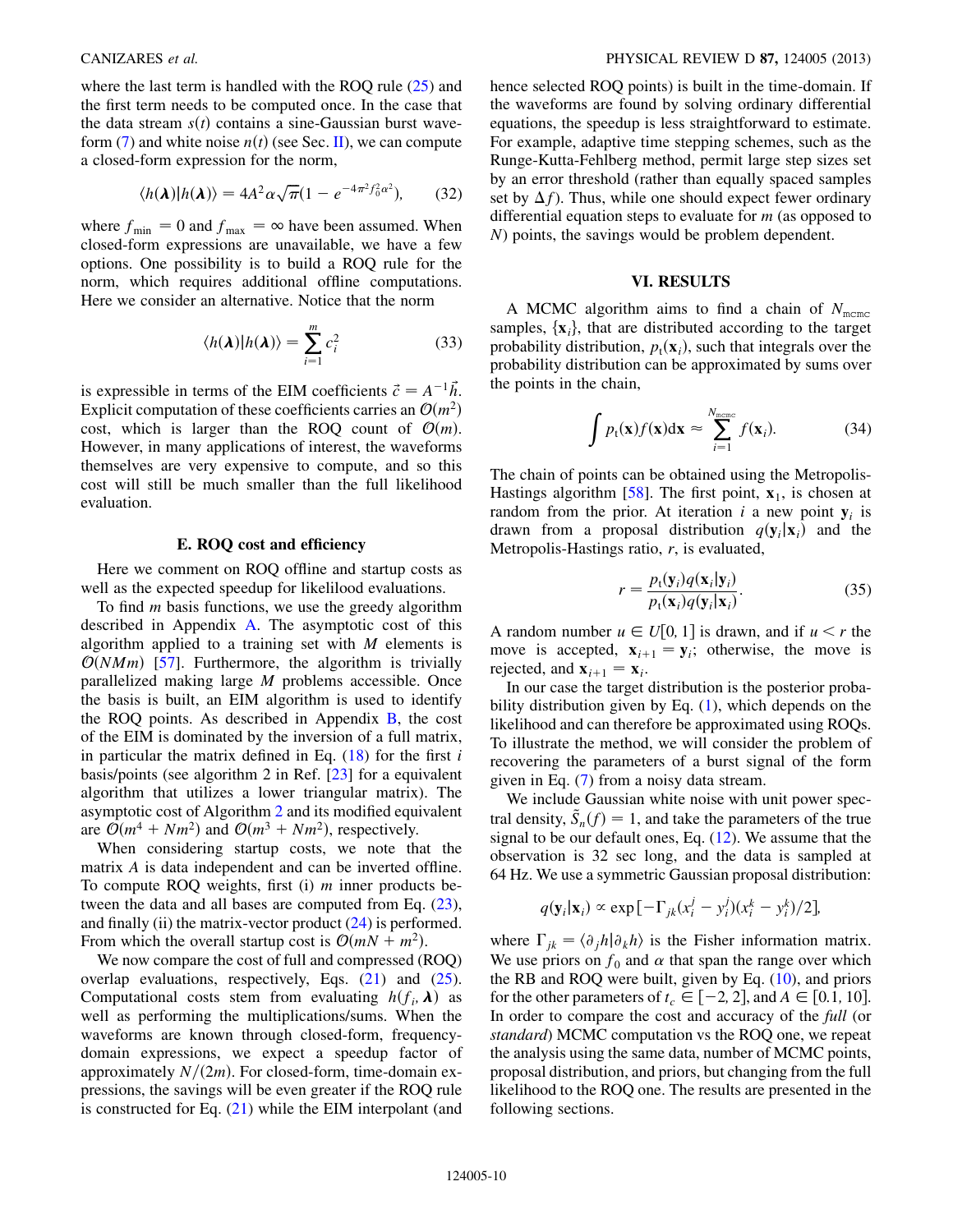## A. Two-parameter search

As a first test, we restrict the search to two parameters—  ${f<sub>0</sub>, \alpha}$ —while fixing  $t<sub>c</sub>$  and A to the injected values. In Table [I](#page-10-0) we compare the parameter values recovered using the full data set and Riemann sums with those recovered from ROQ likelihoods in one particular noise realization for each of four different SNRs of the injected source. The values are quoted as  $\mu_i \pm \sigma_i$ , where the one-dimensional marginalized posterior mean  $\mu_i$ , and standard deviation marginalized posterior mean,  $\mu_i$ , and standard deviation,  $\sigma_i$ , in parameter *i* are defined from the set of MCMC samples  $\{x_i\}$  by

$$
\mu_{i} = \frac{1}{N_{\text{mcmc}}} \sum_{j=1}^{N_{\text{mcmc}}} x_{j}^{i},
$$
\n
$$
\sigma_{i}^{2} = \frac{1}{N_{\text{mcmc}} - 1} \sum_{j=1}^{N_{\text{mcmc}}} (x_{i}^{j} - \mu_{i})^{2}.
$$
\n(36)

In all cases the statistics of the posterior distribution are completely consistent between the full-likelihood and ROQ-likelihood computations. The only differences are beyond the significant digits quoted in the table and are much smaller than the corresponding uncertainty in the parameter values arising from noise in the data stream. The ROQ likelihood is extremely accurate, with differences of  $10^{-6}$  or smaller, so it is not surprising that the statistical results are indistinguishable.

We can also ask whether the full posterior distributions are consistent between the two likelihoods. This can be achieved by using a Kolmogorov-Smirnov (KS) test [[49](#page-15-27)] to compare the one-dimensional and two-dimensional marginalized posteriors obtained using the two different likelihoods. Figure [9](#page-10-1) shows the one-dimensional marginalized posteriors for  $f_0$  and  $\alpha$  computed using the two likelihoods. These are indistinguishable by eye and, more precisely, the p-value of the KS test that the distributions agree are 1.0 (full- and ROQ-likelihood evaluations agree

<span id="page-10-0"></span>TABLE I. Parameter values recovered, for the waveform frequency  $f_0$  and width  $\alpha$ , using both the full and ROQ likelihoods. Values quoted are the mean and standard deviation estimated from the posterior for a particular noise realization. The same noise realization is used for the full and ROQ likelihood calculations for each SNR.

|            |            |                   | Recovered values  |
|------------|------------|-------------------|-------------------|
| <b>SNR</b> | Method     | $f_{0}$           | $\alpha$          |
| 5          | Full       | $0.189 \pm 0.095$ | $0.831 \pm 0.194$ |
|            | <b>ROO</b> | $0.189 \pm 0.095$ | $0.831 \pm 0.194$ |
| 10         | Full       | $0.172 \pm 0.081$ | $0.803 \pm 0.136$ |
|            | <b>ROQ</b> | $0.172 \pm 0.081$ | $0.803 \pm 0.136$ |
| 20         | Full.      | $0.168 \pm 0.075$ | $0.800 \pm 0.108$ |
|            | <b>ROO</b> | $0.168 \pm 0.075$ | $0.800 \pm 0.108$ |
| 40         | Full       | $0.212 \pm 0.051$ | $0.872 \pm 0.091$ |
|            | ROO        | $0.212 \pm 0.051$ | $0.872 \pm 0.091$ |

<span id="page-10-1"></span>

FIG. 9 (color online). Marginalized cumulative probability distributions for  $f_0$  (left panel) and  $\alpha$  (right panel) for a true source with SNR  $\rho = 5$ . Each panel contains two curves that lie on top of each other, one computed using the full likelihood and one using the ROQ likelihood. A KS test confirms that the two distributions are the same with probability 1.0 (full- and ROQlikelihood evaluations agree to within 11 digits).

to within 11 digits) for both  $f_0$  and  $\alpha$ , so there is no evidence of any difference in the recovered posteriors. Again, this is to be expected because of the high accuracy of the ROQ likelihood.

## B. Four-parameter search

<span id="page-10-2"></span>We now consider a search over the full four-dimensional parameter space  $\{f_0, \alpha, t_c, A\}$ . The one-dimensional and two-dimensional marginalized posteriors for a typical noise realization computed using both the full and ROQ likelihoods are shown in Fig.  $10$ , while Table [II](#page-11-1) lists the posterior means and standard deviations found in a particular noise realization using both techniques for a variety of SNRs of the true source. As in the two-parameter case, we find that the statistics derived from the posterior distributions (e.g., the mean, standard deviation, quantiles, etc.) are completely consistent between the full and ROQ likelihoods, and, more precisely, p-values of the marginalized distributions are  $\sim 0.25 - 0.75$  for 10<sup>3</sup>-point MCMC<br>chains. The KS statistics, which measures the maximum chains. The KS statistics, which measures the maximum difference in the full and ROQ cumulative probability distributions, computed from the marginalized posteriors were  $\sim 10^{-2}$ . As described in Sec. [V C](#page-8-0), these small differ-<br>ences stem from applying an ROO rule built for  $t = 0$  to ences stem from applying an ROQ rule built for  $t_c = 0$  to nonzero values of  $t_c$  (see Fig. [8\)](#page-8-2). While the resulting errors are smaller than the typical width of the posterior, if higher accuracy is desired, the alternative approaches discussed in Sec. VC can be used.

Having established the equivalence of the results for the full and ROQ likelihoods, we can now compare the run time. The ROQ likelihood has a higher initial cost, since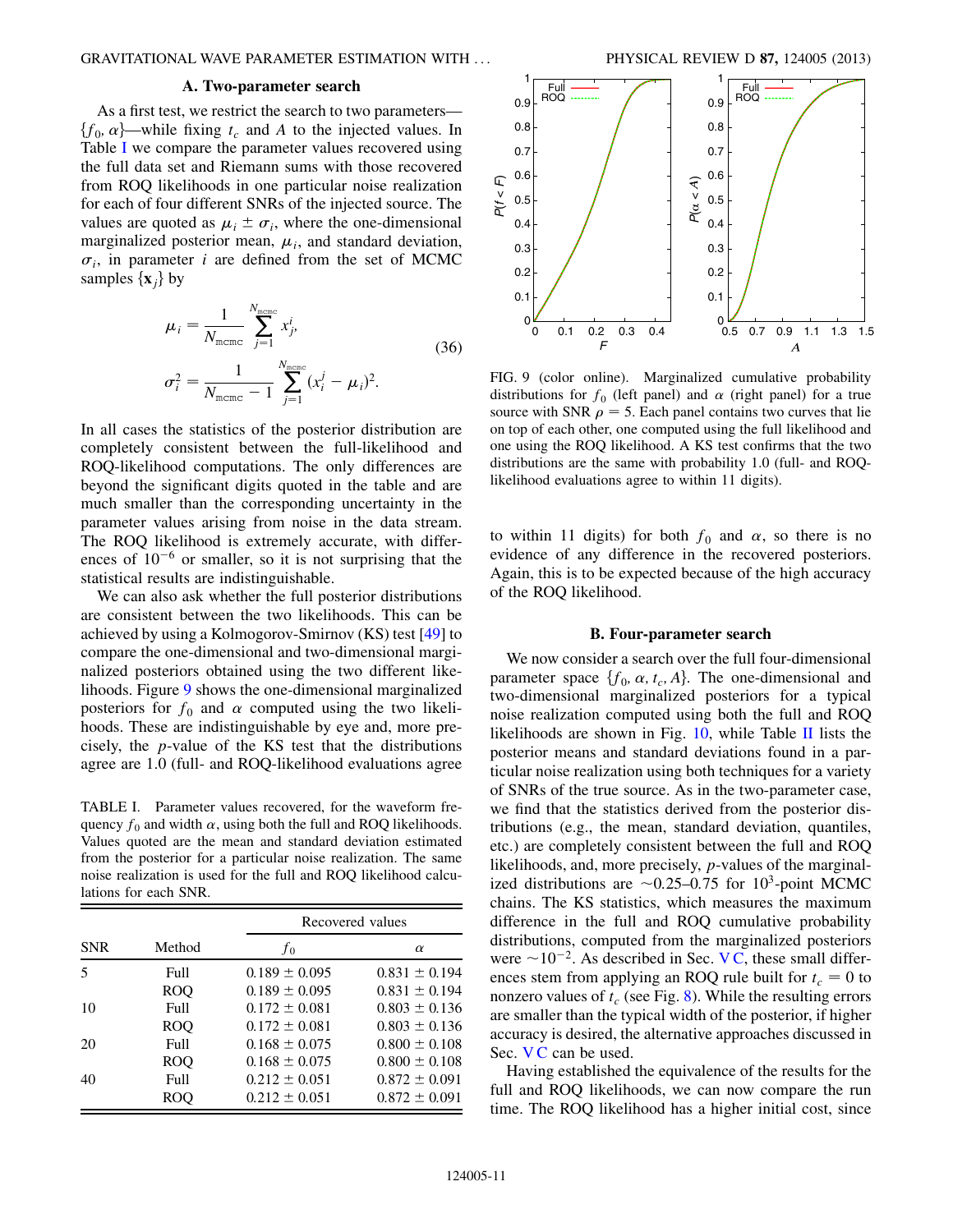<span id="page-11-0"></span>

FIG. 10 (color online). Probability distribution functions obtained for an injected source with SNR  $\rho = 10$ , employing standard and ROQ MCMC computations in a four-parameter space, namely A,  $t_c$ ,  $f_0$ , and  $\alpha$ . The figures qualitatively show the agreement between the two techniques; see Sec. [VI B](#page-10-2) for more details.

the data-specific weights [\(24\)](#page-7-0) have to be computed prior to beginning the MCMC. In general this startup cost is a tiny fraction of the total run time of the MCMC algorithm [[59\]](#page-15-35). For the burst waveforms used in this paper, the total time taken to compute the weights is  $\sim$ 10 ms, which is compa-<br>rable with  $\sim$ 85 MCMC chains using the full likelihood. By rable with ~85 MCMC chains using the full likelihood. By<br>comparison a resolved MCMC simulation, for example comparison a resolved MCMC simulation, for example, the one leading to Table [II](#page-11-1), requires  $\sim 5 \times 10^5$  MCMC<br>chains Evidently for this problem, the startup time is a chains. Evidently, for this problem, the startup time is a negligible fraction, 0.01%, of the overall cost for a resolved MCMC simulation using the full likelihood. In light of the scalings described in Sec. [V E,](#page-9-1) we expect negligible startup costs whenever  $m < N/2$ .

In Fig. [11](#page-12-0) we show the time taken to run the MCMC search, i.e., after the initial setup time, using the full and ROQ likelihoods. As we can see, the ROQ is 2 orders of magnitude faster than the full likelihood computation. Figure [12](#page-12-1) shows the ratio of the run times for the ROQ and full searches. The speed-up is seen to be  $\sim$ 25, which is expected in light of the scalings given in Sec. VE expected in light of the scalings given in Sec. [V E.](#page-9-1)

The cost of the MCMC search grows linearly with the number of MCMC points, as we would expect, since the

<span id="page-11-1"></span>TABLE II. As Table [I](#page-10-0) but for searches over the full set of four parameters: waveform frequency  $f_0$  and width  $\alpha$ , coalescence time  $t_c$ , and amplitude A. The parameter values are recovered using the full and ROQ likelihoods. Values quoted are the mean and standard deviation estimated from the posterior for a particular noise realization. The same noise realization is used for the full- and ROQ-likelihood calculations for each SNR.

|            |             | Recovered values  |                   |                   |                   |
|------------|-------------|-------------------|-------------------|-------------------|-------------------|
| <b>SNR</b> | Method      | $f_0$             | $\alpha$          | $t_c$             | A                 |
| 5          | Full        | $0.217 \pm 0.069$ | $0.896 \pm 0.194$ | $0.068 \pm 0.104$ | $1.704 \pm 0.379$ |
|            | <b>ROO</b>  | $0.217 \pm 0.068$ | $0.897 \pm 0.196$ | $0.069 \pm 0.104$ | $1.702 \pm 0.375$ |
| 10         | Full        | $0.212 \pm 0.048$ | $0.875 \pm 0.132$ | $0.084 \pm 0.053$ | $2.362 \pm 0.278$ |
|            | ROO         | $0.209 \pm 0.050$ | $0.866 \pm 0.132$ | $0.085 \pm 0.052$ | $2.387 \pm 0.287$ |
| 20         | <b>Full</b> | $0.225 \pm 0.029$ | $0.891 \pm 0.093$ | $0.092 \pm 0.028$ | $2.944 \pm 0.176$ |
|            | <b>ROQ</b>  | $0.224 \pm 0.029$ | $0.892 \pm 0.093$ | $0.093 \pm 0.028$ | $2.944 \pm 0.177$ |
| 40         | <b>Full</b> | $0.248 \pm 0.009$ | $0.981 \pm 0.041$ | $0.097 \pm 0.016$ | $3.471 \pm 0.157$ |
|            | <b>ROQ</b>  | $0.248 \pm 0.009$ | $0.981 \pm 0.042$ | $0.097 \pm 0.016$ | $3.471 \pm 0.157$ |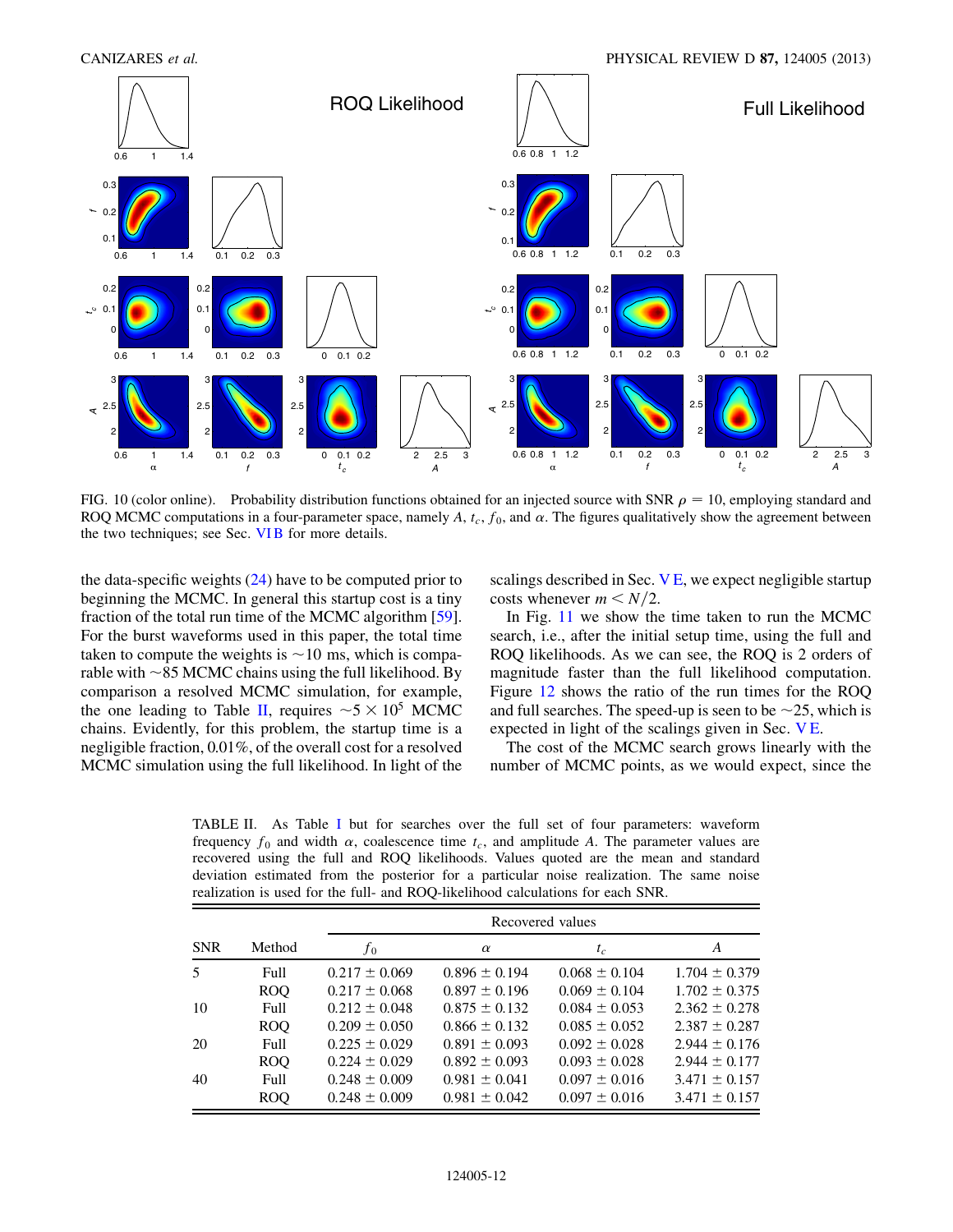<span id="page-12-0"></span>

FIG. 11 (color online). Run time as a function of MCMC chains for  $N_{\text{mer}} = 10^6$  samples. The red (dotted) line shows the timing for standard MCMC computations, and the blue (dashed) line shows the timing for the ROQ computations.

<span id="page-12-1"></span>

FIG. 12 (color online). Time ratio (speed-up) of MCMC simulations using a standard quadrature rule and the ROQ one. The figure shows the mean of the speed-up obtained by performing simulations with different seed values for the MCMC. See Sec. VIB for details.

run time is determined primarily by the cost of likelihood evaluations. The speed-up from using the ROQ is, in this case, a factor of  $\sim$ 25. This factor will of course be problem<br>and implementation dependent, but it is roughly the ratio and implementation dependent, but it is roughly the ratio between the total number of frequency samples  $N/2$  and the number of ROQ subsamples m. This ratio will depend on various aspects of the problem—the sampling cadence, total observation time, allowed range for the parameters, and waveform model itself. For example, if we know in advance the frequency and duration of the burst, then carefully choosing a sampling rate and observation time just large enough for the source used in this paper reduces the speed-up to  $\sim$ 10. Such tuning of the cadence and observation time is effectively a compression of the observation time is effectively a compression of the likelihood and is very effective for a simple model of this type. The fact that even after such tuning the ROQ rule can show a significant speed-up illustrates the power of the method. In other problems speed-up factors of 10–100 are typical, and factors of 1000 are possible, but these have to be computed on a case by case basis and will be reported elsewhere. An investigation of the speed-ups for inspiral waveforms is currently underway.

## VII. SUMMARY

In this paper we have proposed using a modification of the reduced order quadratures of Ref. [[23](#page-15-7)] for fast, accurate evaluations of the correlation between a given data stream and a family of gravitational waveforms. The modification is designed for Markov chain Monte Carlo parameter estimation studies, and as such it is adapted to a particular stream of (noisy) data. The resulting speed-up is not at the expense of reduced accuracy, but instead reduced order modeling is used to build application and data-specific quadratures for the problem at hand.

The ROQ rule requires an offline computation to build a waveform basis and identify a distribution of sparse data samples. This application-specific information can be stored to file and reused for any stream of data. Then, for a given data set, we compute data-specific weights using Eq. [\(24\)](#page-7-0); the overall cost of this computation is negligible. Fast and accurate compressed likelihood computations are then performed with Eq. ([25](#page-7-3)), which can be implemented within existing MCMC codes in a nonintrusive manner.

For the particular application considered here as an illustration of the concept, models of burst gravitational waves, we have found speed-ups of  $\sim \times 25$ , depending on settings such as the central frequency of the wave damning settings such as the central frequency of the wave, damping factor, observation period, and sampling rate. These speedups are expected to increase with the complexity and fidelity of the model.

In Ref. [\[43\]](#page-15-23) it was found that the number of reduced basis waveforms needed to represent the space of inspiral waveforms in the post-Newtonian stationary phase approximation barely increases when (nonprecessing) spins are taken into account. Since ROQ by design uses the same number of nodal points as the number of basis functions needed to represent the space of waveforms within a given accuracy, the approach holds the promise of beating the curse of dimensionality. There is also evidence that the case of precessing binaries is amenable to dimensional reduction [\[60](#page-15-36)].

### ACKNOWLEDGMENTS

This work was supported in part by NSF Grants No. PHY1208861 and No. PHY1005632 to the University of Maryland. P. C.'s work is supported by a Marie Curie Intra-European Fellowship within the 7th European Community Framework Programme (PIEF-GA-2011-299190), and she thanks the University of Maryland for hospitality while part of this work was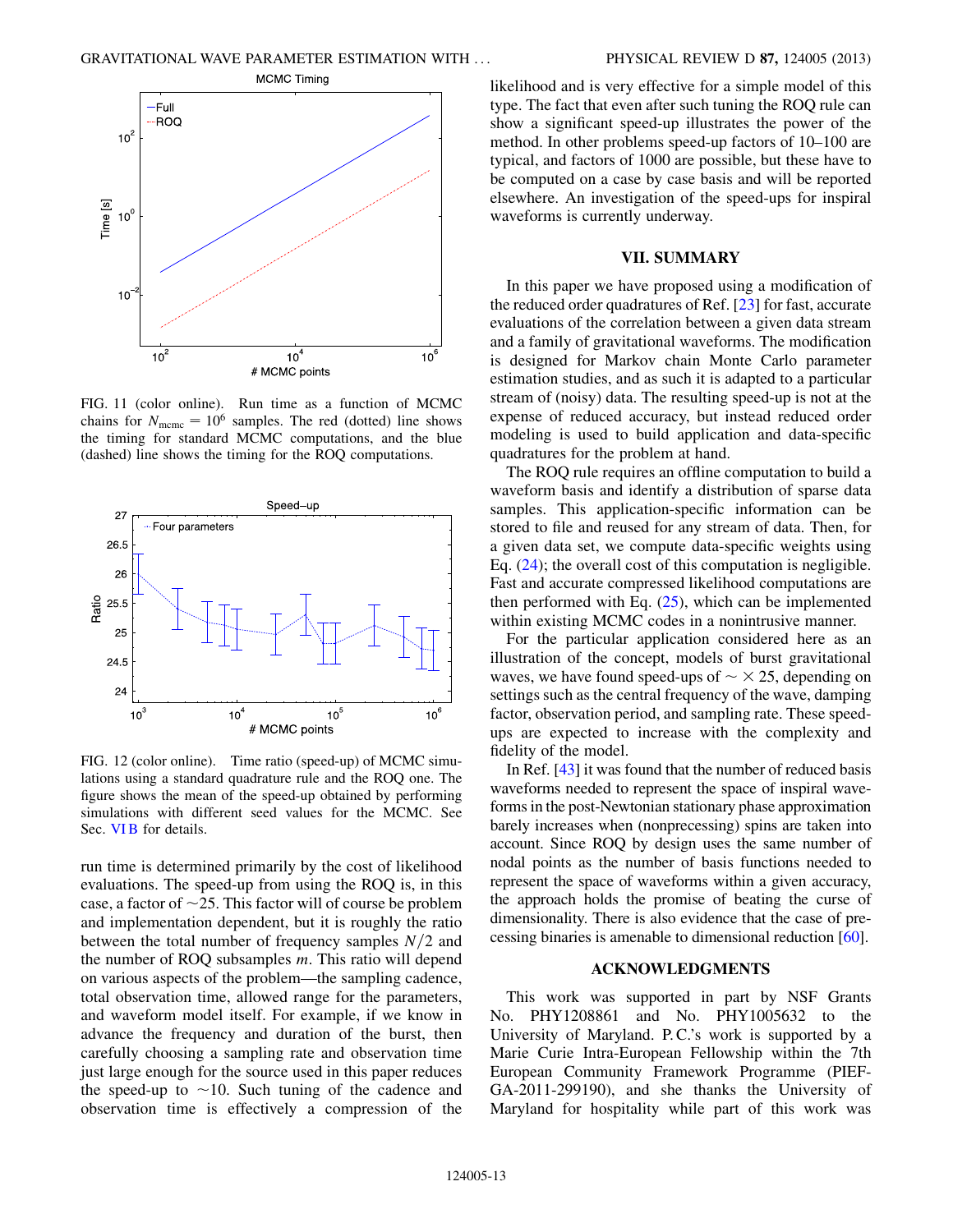completed. S. E. F. acknowledges support from the Joint Space Science Institute. J. R. G.'s work is supported by the Royal Society. M. T. thanks the National Institute for Theoretical Physics (NiTheP) at Stellenbosch University, South Africa, where part of this work was done, for its hospitality. We thank Chad Galley and Jason Kaye for helpful discussions and comments on the manuscript. We also thank Harbir Antil, Collin Capano, Philip Graff, Frank Herrmann, Tyson Littenberg, Ilya Mandel, Evan Ochsner, Ricardo Nochetto, and Rory Smith for helpful and insightful discussions.

# APPENDIX A: REDUCED BASIS

In its simplest form, such as when the waveforms are inexpensive to compute, the greedy algorithm for building RBs has as input a set of parameter values

$$
\mathcal{T} := \{ \boldsymbol{\lambda}_i \}_{i=1}^M \tag{A1}
$$

usually called training points and associated waveforms  $\{h(\cdot;\boldsymbol{\lambda}_i)\}_{i=1}^M$ , usually called the *training set*.<br>Part of the output is a hierarchical set

Part of the output is a hierarchical set of parameter values  $\{\lambda_1, \lambda_2, ..., \lambda_m\} \subseteq \mathcal{T}$  (with  $m \leq M$ , and  $m \leq M$ or even  $m \ll M$  if the problem is amenable to dimensional reduction) called the greedy points and associated waveforms, which constitute the RBs,

<span id="page-13-6"></span>RB := {
$$
e_1(\cdot) := h(\cdot, \lambda_1), \ldots, e_m(\cdot) := h(\cdot, \lambda_m)
$$
}. (A2)

The RB serves as a representation of the waveforms in the training set and, if the latter is dense enough, of the whole continuum. The optimal representation by a basis is known to be the orthogonal projection  $P_m$  onto its span. This result is a standard linear algebra one, independent of reduced basis or reduced order Modeling. That is, the approximation

$$
h(\cdot; \boldsymbol{\lambda}) \approx \sum_{i=1}^{m} c_i(\boldsymbol{\lambda}) e_i(\cdot)
$$
 (A3)

<span id="page-13-4"></span><span id="page-13-0"></span>minimizes the error,

$$
\left\|h(\cdot;\boldsymbol{\lambda})-\sum_{i=1}^m c_i(\boldsymbol{\lambda})e_i(\cdot)\right\|^2,
$$

<span id="page-13-3"></span>when the coefficients  $c_i$  are chosen such that

$$
\left\langle h(\cdot; \boldsymbol{\lambda}) - \sum_{i=1}^{m} c_i(\boldsymbol{\lambda}) e_i(\cdot) \middle| e_j(\cdot) \right\rangle = 0 \quad \forall \ e_j \in \text{RB.} \quad \text{(A4)}
$$

<span id="page-13-2"></span>The solution to Eq. [\(A4\)](#page-13-3) is

$$
c_i(\boldsymbol{\lambda}) = \sum_{j=1}^m (G^{-1})_{ij} \langle h(\cdot; \boldsymbol{\lambda}) | e_j(\cdot) \rangle, \tag{A5}
$$

where  $G^{-1}$  is the inverse of the *Grammian* or *Gram matrix* G, with entries

$$
G_{ij} := \langle e_i | e_j \rangle.
$$

If the basis is orthonormal, this matrix is the identity, and one recovers the familiar expression

$$
h \approx \sum_{i=1}^{m} \langle h | e_i \rangle e_i.
$$

In general the RB waveforms selected by the greedy algorithm will not be orthonormal. Then at each greedy iteration, one can use a Gram-Schmidt procedure to orthonormalize the RB or, equivalently, simply invert the Gram matrix. In either case, for any given basis, the optimal approximation of the form  $(A3)$  $(A3)$  $(A3)$  is given by

<span id="page-13-5"></span>
$$
h(\cdot; \boldsymbol{\lambda}) \approx \mathcal{P}_m h(\cdot; \boldsymbol{\lambda}) := \sum_{i=1}^m c_i(\boldsymbol{\lambda}) e_i(\cdot), \qquad (A6)
$$

with the coefficients  $c_i$  given by Eq. [\(A5](#page-13-2)). Notice that since the approximant  $(A6)$  $(A6)$  is defined in a completely geometric way, as the orthogonal projection onto the *span* of the RB elements, it is independent of whether a Gram-Schmidt procedure is carried out or not. The RB ([A2\)](#page-13-6), at the same time, is composed of a set of the ''most relevant'' physical waveforms.

The precise algorithm to choose the greedy points is described in Algorithm [1.](#page-13-7) Given an arbitrary user-defined tolerance error  $\epsilon$ , the algorithm stops when the approximation ([A6](#page-13-5)) meets the tolerance,

$$
||h(\cdot;\boldsymbol{\lambda})-\mathcal{P}_m h(\cdot;\boldsymbol{\lambda})||^2 \leq \epsilon \quad \forall \ \boldsymbol{\lambda} \in \mathcal{T}.
$$

In all expressions the scalar product  $\langle \cdot | \cdot \rangle$  and its associated norm might be weighted. In the context of GW physics, a natural choice is that one given by Eq. [\(4\)](#page-1-1), but any other choice is possible.

<span id="page-13-7"></span>Algorithm 1. Brief description of the greedy algorithm.

1: **Input:**  $\{\boldsymbol{\lambda}_i, h(\cdot; \boldsymbol{\lambda}_i)\}_{i=1}^M$ ,  $\epsilon$ 2: Seed choice (arbitrary):  $\lambda_1$ 3: RB =  $\{h(\cdot; \boldsymbol{\lambda}_1)\}$ 4:  $i = 1$  and  $\sigma_1 = 1$ <br>5: while  $\sigma_1 \ge \epsilon$ 5: while  $\sigma_i \ge \epsilon$ <br>6:  $i \equiv i+1$ 6:  $i = i + 1$ <br>7:  $\sigma_i = \text{max}$ 7:  $\sigma_i = \max_{\mathbf{\lambda} \in \mathcal{T}} ||h(\cdot; \mathbf{\lambda}) - \mathcal{P}_{(i-1)} h(\cdot; \mathbf{\lambda})||^2$ <br>8.  $\mathbf{\lambda} = \operatorname{argmax}_{\mathbf{\lambda}} ||h(\cdot; \mathbf{\lambda}) - \mathcal{P}_{(i-1)} h(\cdot; \mathbf{\lambda})||^2$ 8:  $\lambda_i = \operatorname*{argmax}_{\lambda \in \mathcal{T}} ||h(\cdot; \lambda) - \mathcal{P}_{(i-1)}h(\cdot; \lambda)||^2$ <br>9: RB = RB  $\cup h(\cdot; \lambda_i)$  $RB = RB \cup h(\cdot, \lambda_i)$ 10: end while

11: Output: RB and greedy points

# APPENDIX B: THE EMPIRICAL INTERPOLATION METHOD

<span id="page-13-1"></span>The EIM approach is very different, in goals and scope, to any variation of standard polynomial interpolation, which was described for completeness in Sec. [IVA](#page-4-8).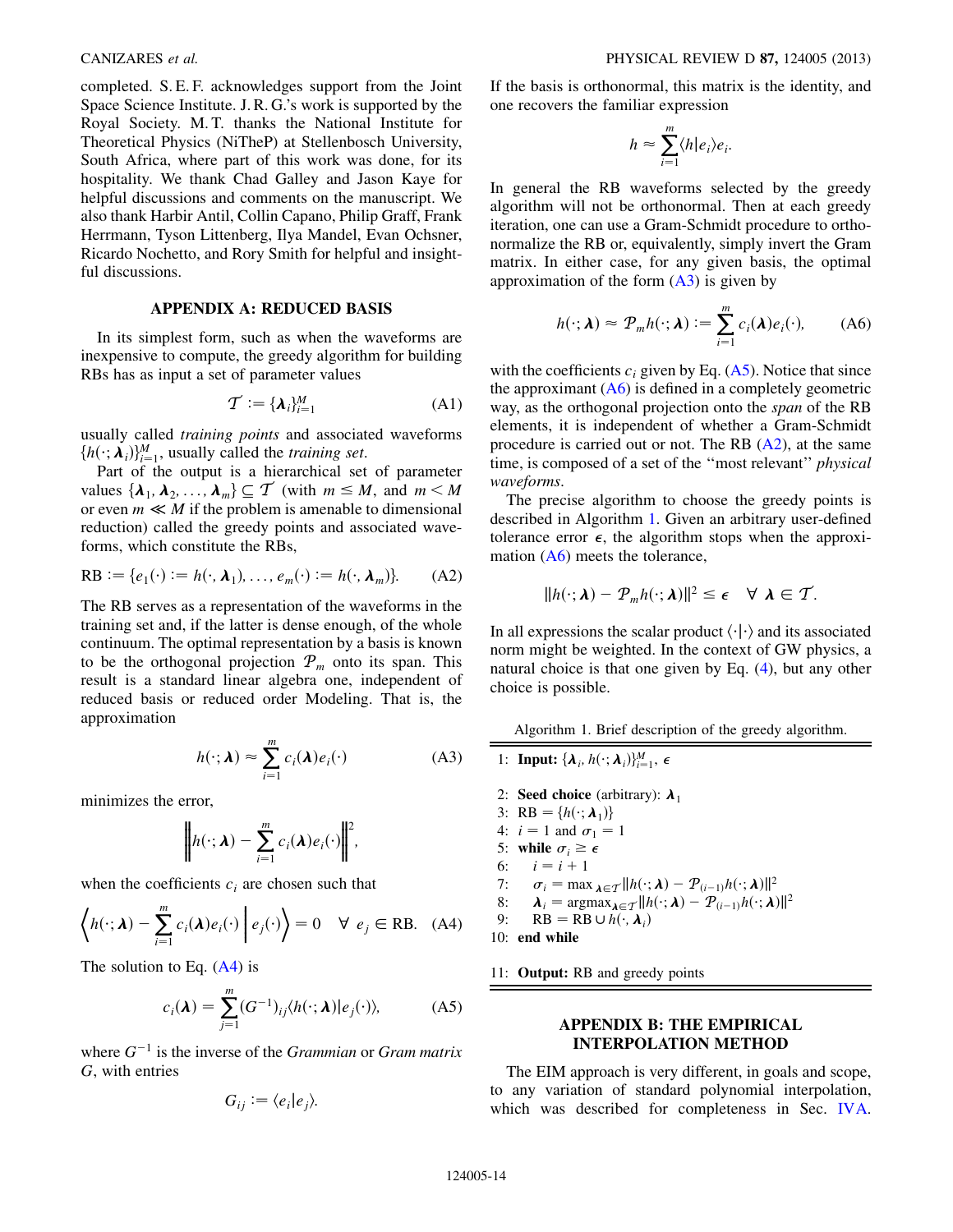The goal of EIM is to deal with parametrized problems characterized by nonpolynomial bases. The set of EIM points is nested and hierarchical, as one would want when solving differential equations, and easily handles unstructured meshes in several dimensions.

Consider a basis  $\{e_i(x)\}_{i=1}^m$  for which the span accurately<br>proximates the functions  $h(x; \lambda)$ . For definiteness we approximates the functions  $h(x; \lambda)$ . For definiteness we will denote by x the physical dimension(s) and  $\lambda$  the parametrization of these functions. For example, if h is a GW, then x could denote time or frequency, and  $\lambda$  could denote the intrinsic or extrinsic parameters of the system. Let  $\{x_i\}_{i=1}^N$  denote a set of N points and define the corre-<br>sponding  $N$ -vector  $\vec{x} = (x_i, x_j, ..., x_N)^T$  Discrete objects sponding N-vector  $\vec{x} = (x_1, x_2, ..., x_N)^T$ . Discrete objects arise from evaluating continuous functions at  $\vec{x}$ . For example, defining  $h_i(\lambda) = h(x_i; \lambda)$ , the GW N-vector is  $\vec{h}(\lambda) = h(\vec{x};\lambda)$ . Similarly,  $\vec{e}_i = e_i(\vec{x})$  denotes the *i*th basis function evaluated at  $\vec{x}$ .

Given an input of *m evaluated* basis functions  $\{\hat{e}_i\}_{i=1}^m$ , output of the FIM algorithm is a set of *m* FIM the output of the EIM algorithm is a set of  $m$  EIM points,

$$
\{X_i\}_{i=1}^m \subset \{x_i\}_{i=1}^N, \tag{B1}
$$

selected as a subset of  $\{x_i\}_{i=1}^N$ . If a function  $h(x; \lambda)$  is known at the FIM points  $\{X_i\}_{i=1}^N$  the FIM interpolant can known at the EIM points  $\{X_i\}_{i=1}^m$ , the EIM interpolant can<br>predict with high accuracy the function at any other value predict with high accuracy the function at any other value of  ${x_i}_{i=1}^N$ . It is an interpolant in the usual sense, meaning<br>that it agrees with the interpolated function at the interpothat it agrees with the interpolated function at the interpolation points,

$$
I_m[h](X_i,\boldsymbol{\lambda})=h(X_i,\boldsymbol{\lambda})\quad\text{for }i=1,\ldots,m.
$$

The EIM interpolant is given by Eq.  $(19)$ , while the selection of the EIM points is described in Algorithm [2.](#page-14-3) To assist with the description of the EIM algorithm, we define the *j*-term empirical interpolant built from the first  $j$  basis functions and points:

$$
I_j[h](x; \lambda) := \sum_{i=1}^j c_i(\lambda) e_i(x), \tag{B2}
$$

where the  $c_i$  coefficients are solutions to the *j*-point interpolation problem,

$$
I_j[h](X_k; \lambda) = h(X_k; \lambda), \quad \forall \ k = 1, ..., j. \tag{B3}
$$

Algorithm 2. Selection of EIM Points.

<span id="page-14-3"></span>1: **Input:** Evaluated basis  $\{\vec{e}_i\}_{i=1}^m$  and points  $\{x\}_{i=1}^N$ 

- 2:  $i = \text{argmax} |\vec{e}_1|$  Comment: here argmax takes a vector and returns the index of its largest entry.
- 3: Set  $X_1 = x_i$
- 4: for  $j = 2 \rightarrow m$ <br>5: Find  $I_{i-1}[e_i]$
- 5: Find  $I_{j-1}[e_j](\vec{x})$ <br>6: Compute the poi
- 6: Compute the point-wise error  $\vec{r} = I_{j-1}[e_j](\vec{x}) \vec{e}_j$ <br>7:  $i = \text{argmax} |\vec{r}|$
- 7:  $i = \operatorname{argmax} |\vec{r}|$ <br>8: Set  $X_i = x_i$
- Set  $X_i = x_i$
- 9: end for

10: **Output:** EIM points  $\{X_i\}_{i=1}^m$ 

Below, we give a few comments:

- (1) In standard polynomial interpolation, the interpolant is a linear combination of polynomials and function values, as in Eq.  $(14)$ . In the EIM the interpolant is a linear combination of (in the case of interest for this paper) waveforms and function values in the physical dimension(s), as given more precisely by Eq. [\(16\)](#page-4-6). Parametrization and ''physical'' dimensions play a dual role.
- (2) Unlike Gaussian (e.g., Chebyshev) interpolation nodes, EIM nodes are nested and hierarchical. Given a hierarchical basis

 ${e_1(x)} \subset {e_1(x), e_2(x)} \subset \ldots \subset {e_i(x)}_{i=1}^m,$ 

an associated set of EIM points

 $\{X_1\} \subset \{X_1, X_2\} \subset \ldots \subset \{X_i\}_{i=1}^m$ 

is defined. Each set of  $p$  EIM nodes is included within the set of  $p'$  EIM nodes whenever  $p < p'$ and only depends on the basis of dimension p.

(3) The empirical interpolant satisfies

$$
\max_{\lambda} ||h(\cdot; \lambda) - I_m[h(\cdot; \lambda)]||^2 \leq \Lambda_m^2 \sigma_m,
$$

where  $\sigma_m$  characterizes the representation error of the basis as defined in Eq. [\(6](#page-2-2)) and  $\Lambda_m$  is a computable Lebesgue constant (see theorem 2 of Ref. [\[23](#page-15-7)]). Furthermore, due to the slow growth of  $\Lambda_m$ , often comparable to the best possible scaling [[28](#page-15-12)], the interpolant is said to be nearly optimal.

- <span id="page-14-0"></span>[1] LIGO, [http://www.ligo.caltech.edu/.](http://www.ligo.caltech.edu/)
- [2] Virgo, <https://wwwcascina.virgo.infn.it>.
- <span id="page-14-1"></span>[3] GEO600, <http://www.geo600.uni-hannover.de/>.
- [4] KAGRA, <http://gwcenter.icrr.u-tokyo.ac.jp/en/>.
- <span id="page-14-2"></span>[5] J. Abadie et al. (LIGO Scientific Collaboration), [Classical](http://dx.doi.org/10.1088/0264-9381/27/17/173001) [Quantum Gravity](http://dx.doi.org/10.1088/0264-9381/27/17/173001) 27, 173001 (2010).
- [6] D. A. Brown, A. Lundgren, and R. O'Shaughnessy, *[Phys.](http://dx.doi.org/10.1103/PhysRevD.86.064020)* Rev. D 86[, 064020 \(2012\)](http://dx.doi.org/10.1103/PhysRevD.86.064020).